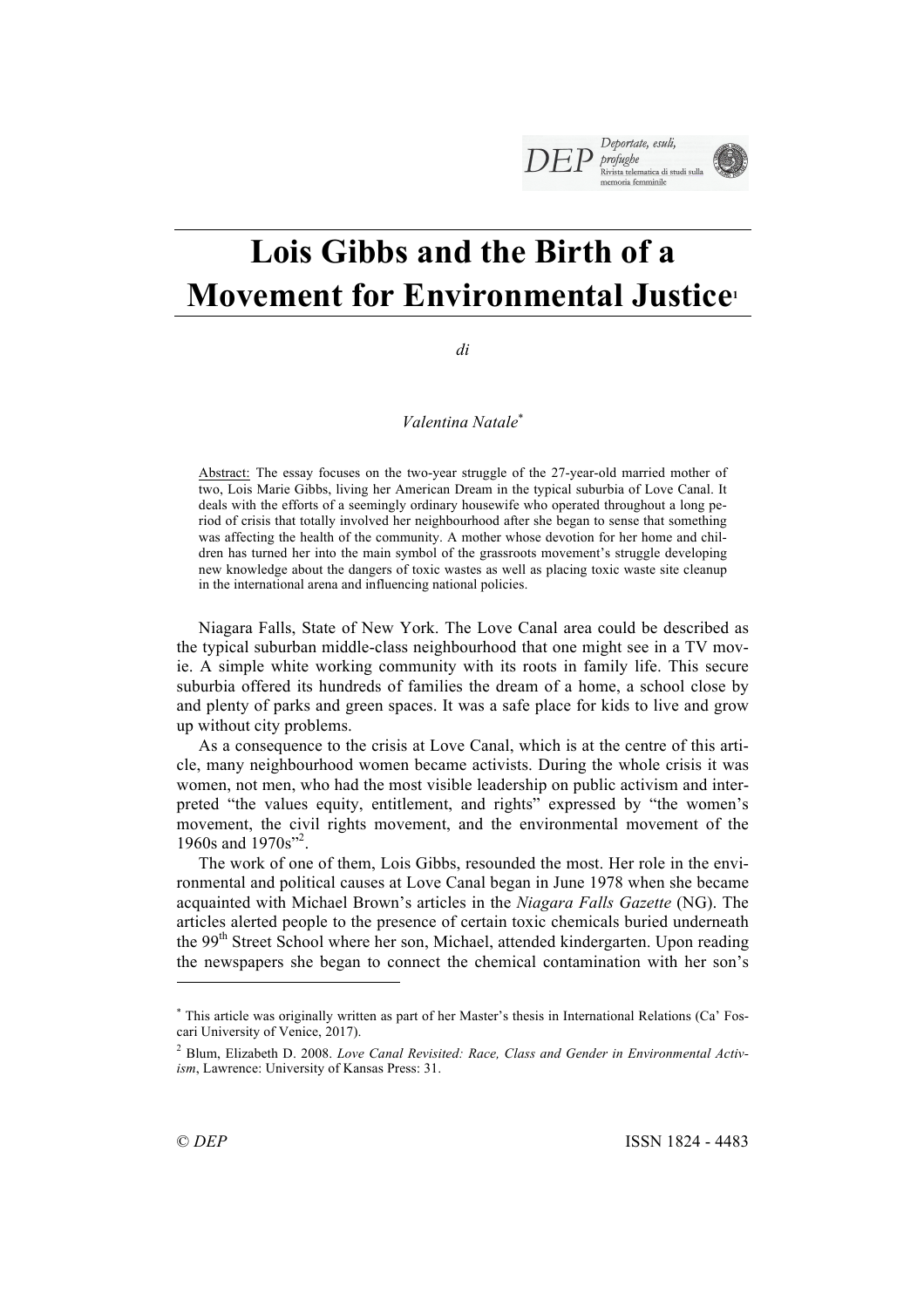frequent health problems. With no prior experience in community activism she managed to lead an entire neighbourhood in a battle against the local and federal governments. From June 1978 until May 1980, she was the catalyst for the most important social environmental movement that arose around the Love Canal saga.

In her work, *Love Canal and the Birth of the Environmental Health Movement,*  she recounts in detail her experiences of the two-year citizen challenge, dealing with the Love Canal crisis, which placed her in a prominent nationwide role and changed her life in a way she would have never been able to imagine.

### **Her history and the beginning of her activism**

Lois Marie Conn was born on June 25, 1951, in Grand Island, New York, a town that lies between the cities of Buffalo and Niagara Falls. Her father, Joseph Conn, was a bricklayer who worked in a steel mill, while her mother, Patricia, was a full-time homemaker taking care of their six children.

As a child, Lois, was quiet and extremely reserved; she rarely spent a lot of time outside the home. While she was growing up, her main ambitions were to finish high school, get married and raise a family. After completing high school in 1969, she married Harry Gibbs, a chemical production worker. In 1972, like many other families in the late 60s and early 70s, the newlyweds planned to move their family to 101<sup>st</sup> Street in the Love Canal neighbourhood where her husband monitored a chemical vat at the local Goodyear Plant. In her own words: "We had a white picket fence, we had a station wagon, we had a healthy child, we had a wood-burning stove, we had cable. We had the whole American dream" 3 . Her main concerns were taking care of household tasks, sewing and raising her son, Michael (born August 10, 1972) and daughter, Melissa (born June 12, 1975). Social clubs, church activities, Parent-Teacher Association (PTA) and political work were of no interest to her<sup>4</sup>.

She did not know the neighbourhood she lived in would be identified as the nation's most notorious health disaster in American environmental history. Over its course, the story of Love Canal went well beyond the story about hazardous poisons. Primarily, it was the story about gravely concerned homeowners. They were ordinary citizens, mainly women and mothers, who dedicated their days fighting against the government to ensure their worries were properly represented and to protect their children's right to a healthy life. In her book, Lois states: "I want to tell you our story, my story, because I believe that ordinary citizens, using the tools of dignity, self-respect, common sense, and perseverance, can influence solutions to important problems in our society"<sup>5</sup>.

With only a high school education and no experience as a neighbourhood activist, Lois got a crash course in environmental politics. In her first work entitled *Love* 

 <sup>3</sup> Copeland, Libby Ingrid. 1998. "The Lessons of Love Canal". *Washington Post*; *Los Angeles Times*, August 11. http://articles.latimes.com/1998/aug/11/news/ls-11923. Accessed March 21, 2017.

<sup>4</sup> Levine, Adeline. 1982. *Love Canal: Science, Politics, and People*. Lexingron: Helath: 30.

<sup>5</sup> Lois Marie Gibbs. 1982. *Love Canal: My Story*. *Lois Marie Gibbs as told to Murray Levine*. Albany: State University of New York Press: 1982: 1.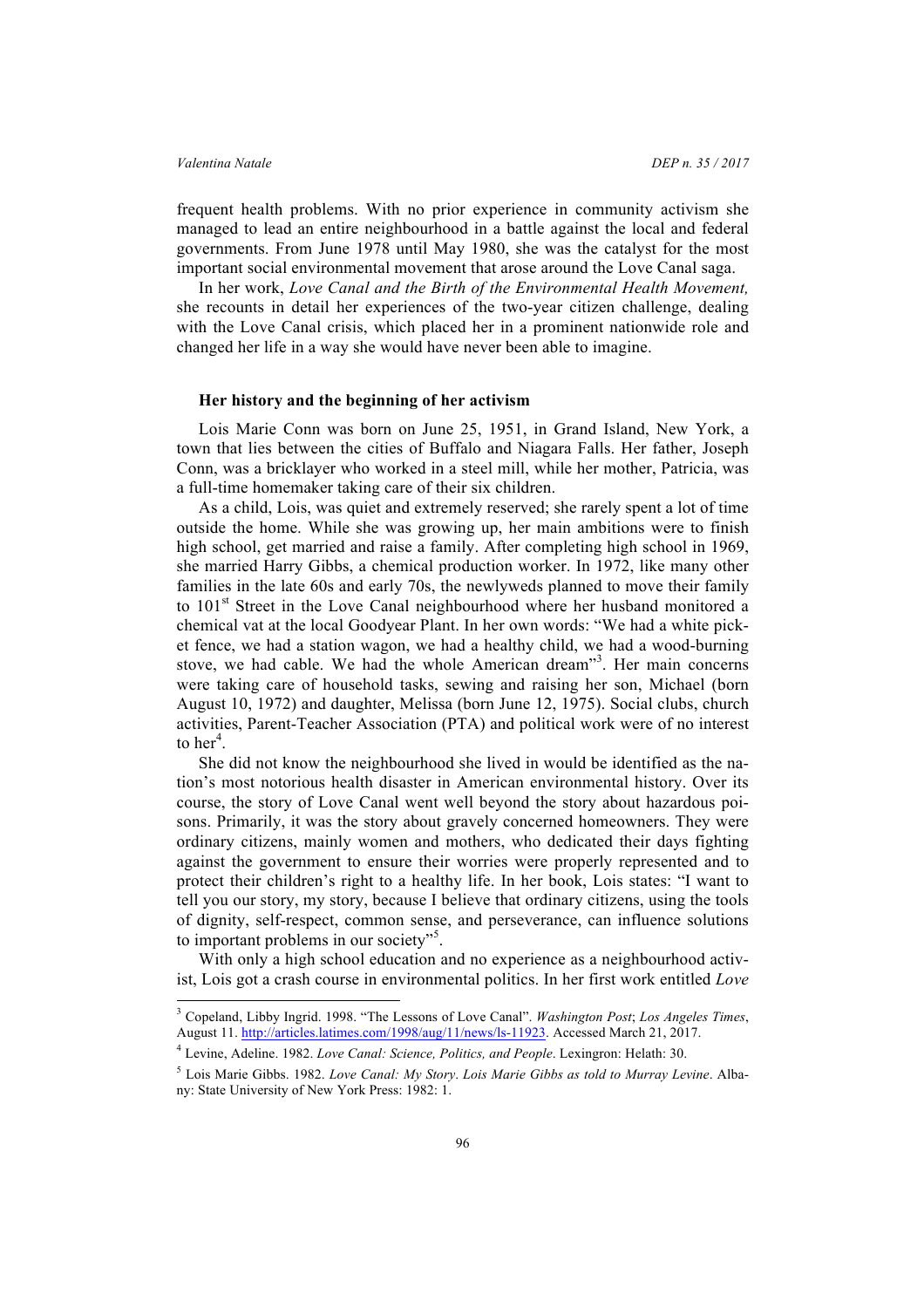*Canal: My Story*, Lois reported the first articles that were published by Mike Brown in the Niagara Falls Gazette on the existence of more than 80 chemical residues in the Love Canal landfill. Reports confirmed the existence of toxic vapors and of hazardous compounds, ten of them "known or suspected [to cause] cancerous growth in laboratory animals, and one, benzene […] a well-established carcinogen<sup>"6</sup>. At first, Gibbs did not realize the gravity of the problem – "I thought it was terrible, but I lived on the other side of Pine Avenue"<sup>7</sup> she said, - but Brown's later news article, suddenly caught her attention. She observed that since her six-yearold son had started attending the local school, he had developed severe asthma and that this problem could have been related to the presence of chemicals in  $99<sup>th</sup>$ Street. The school was sitting on a former toxic-waste dumpsite. "I was alarmed", she wrote, "my son attended that school. I decided I needed to do some investigating"<sup>8</sup>. Immediately after the discovery, she related her fears to her sister Kathleen and contacted Wayne Hadley, her brother-in-law. Hadley was a biologist and, at the time, a professor at the State University of New York at Buffalo. She made the connection between the presence of those chemicals and the change in her son's health since he started attending the school. He "had begun having seizures […]. Michael's white blood cell count had gone down. […] He had started school in September and had developed epilepsy in December; in February, his white blood count dropped [...] a year and a half later Missy was hospitalized for a bloodplatelet disorder"<sup>9</sup>. When she called Dr. Long, the superintended of schools, he replied that she could not prove the child was sick due to the presence of chemical vapors and he did not believe there was chemical hazard at the school. Therefore he was not about "to move 407 children because of one irate, hysterical housewife with a sickly kid"<sup>10</sup>, and told her to "stop worrying and accept the fact that Michael was a sickly child"<sup>11</sup>. Unsatisfied with those responses, the young mother decided to look for help from other parents by canvassing her neighbourhood.

# **First Source of Investigation: Knocking on Doors**

On what was her first day of her endeavour, she forced herself to "go door-todoor to see if other parents in the neighbourhood felt the same way. […] At that time, though, I didn't really think of this as "organizing". […] I was afraid a lot of

 <sup>6</sup> New York State Department of Health: *Love Canal: Public Health Time Bomb*. A special report to the Governor and Legislature, September, 1978, p. 12. Online facsimile https://www.health.ny.gov/environmental/investigations/love\_canal/lctimbmb.pdf

<sup>7</sup> Gibbs. (1982) 2011. *Love Canal and the Birth of the Environmental Health Movement.*Washington-Covelo-London: Island Press: 27.

<sup>8</sup> *Ibid*: 27.

<sup>9</sup> *Ibid*: 28.

<sup>10</sup> Goodman, Amy. 2014. *Fierce Green Fires. Documentary Explorers Environmental Movement's Global Rise.* Truthout, Democracy Now! Tuesday, April 22. Video Interview.http://www.truthout.org/news/item/23244-earth-day-special-fierce-green-fire-documentary-explores-environmentalmovements-global-rise

<sup>11</sup> Newman, Richard S. 2016. *Love Canal: A Toxic History from Colonial Times to the Present*. Oxford: Oxford University Press: 153.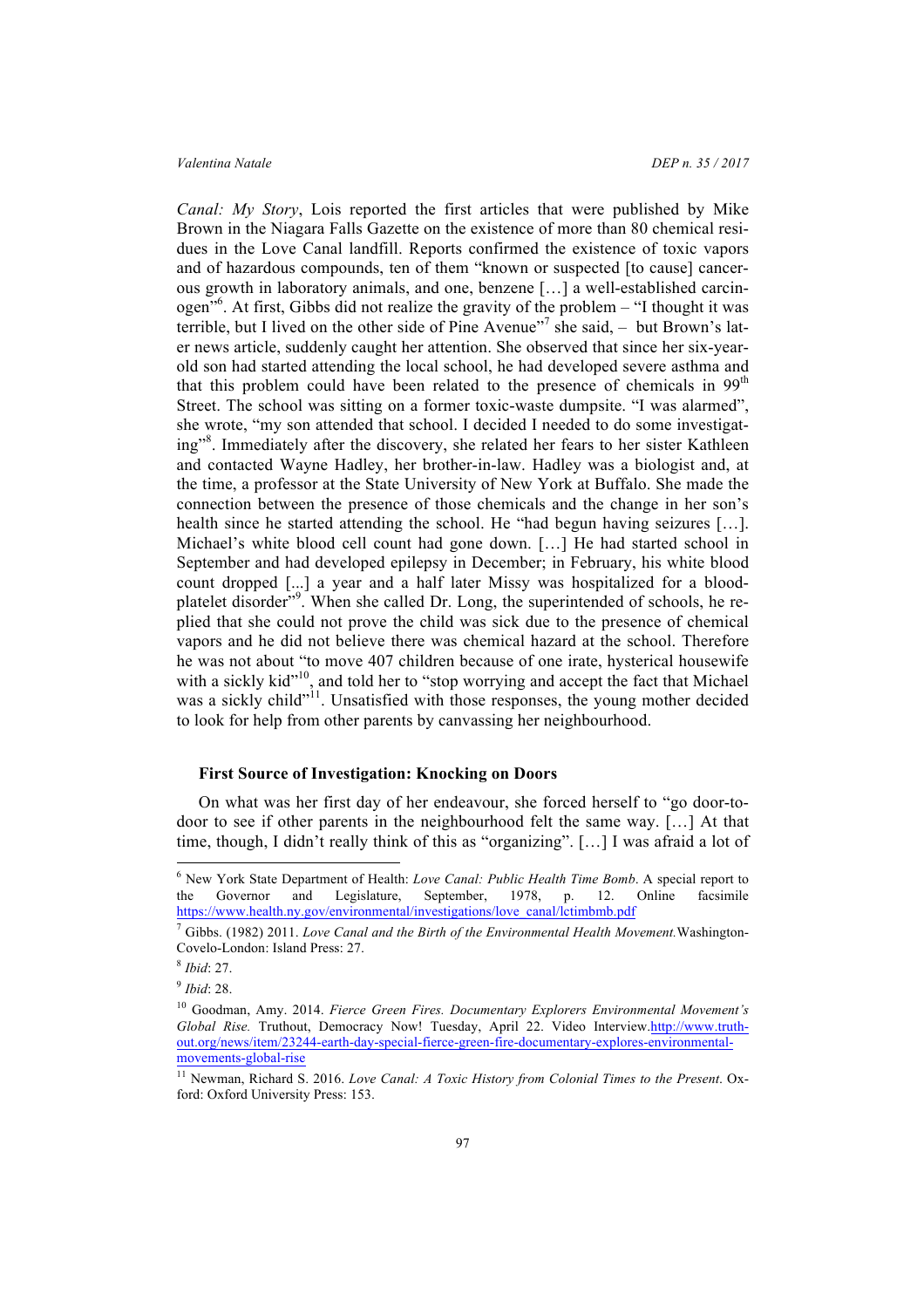doors would be slammed in my face"12. Most people living in her street underestimated the fact that they could have been affected too. They claimed it was not her business and that she was just doing all for publicity. She also had an unpleasant encounter with one bitter woman who accused her of downgrading property values.

When her son had been hospitalized for the second time in a few weeks all of her distress turned into action. While watching him sleep in the hospital bed she felt partly responsible for his injuries: "as a parent who took her responsibilities seriously, I realized that my fear of a stranger's door was overriding *my responsibility*  to protect my child"<sup>13</sup>. When her son was well again, she went back to that first door.

Firstly, she telephoned the president of the 99<sup>th</sup> Street School PTA who, regardless of the situation, answered that the problem was not her responsibility. Secondly, the "crazy fanatic" shy woman who had stayed home sick from school if "she had to present a book" began to consider circulating a petition among all the mothers living on her street. In this petition she demanded they sign to close down the school. She did not understand how chemicals could migrate over the  $101<sup>st</sup>$  from 99<sup>th</sup> Street, but the closer she got to the canal, the more she could smell those nasty chemical factory odors. Exactly the same as the smell in her basement.

The woman she got in touch with was Karen Schroeder, who, along with her next-door neighbour, Thomas Heisner, emerged as a local leader organizing the first citizens' group which formed around the troubled Love Canal area. The socalled  $97<sup>th</sup>$  Street Tax-and-Mortgage-Action Group, was commonly known as the first rings group. It was made up of some families who were primarily concerned about economic and financial ruin. Thanks to Karen's previous experience, Lois became aware of the dump's encroachment. On June 13, 1978, Lois Gibbs attended her first public meeting at the 99<sup>th</sup> Street School auditorium. There were about 75 anxious and worried people who wanted to know if their future was safe. The meeting was chaired by the New York Health State Department (NYDOH) to impart and discuss general information about how parents should behave about the matter. She focused attention on the high numbers of miscarriages, birth defects, urinary tract disorders, cases of leukemia, asthma and other respiratory discomforts observed among the residents. Those illness and problems were to be linked to the presence of those ominous chemicals buried underneath Love Canal soil.

In her *memoires* Lois recounts that, in the midst of turmoil, a man said he could not even let his eighteen-month-old daughter play in his own backyard, because the soles of her feet would suddenly get burned. Another woman said her dog burned his nose after sniffing the ground in her yard. A state epidemiologist, Dr. Nicholas Vianna, failed to provide satisfactory answers to the questions addressed by the frustrated audience. Nevertheless, he tactlessly advised people not to eat any vegetables from their gardens and to make sure their children walked on the sidewalks. Moreover, the "high-level official, in response to an informal query, replied that the Health Department professionals were scientists, who did not worry about peo-

 <sup>12</sup> Gibbs. (1982) 2011. *Love Canal*: 29-30.

<sup>13</sup> Gibbs. 1995. *Dying from Dioxin*: *A Citizen's Guide to Reclaiming Our Health and Rebuilding Democracy*. Boston Ma: South End Press: 166. Italics added.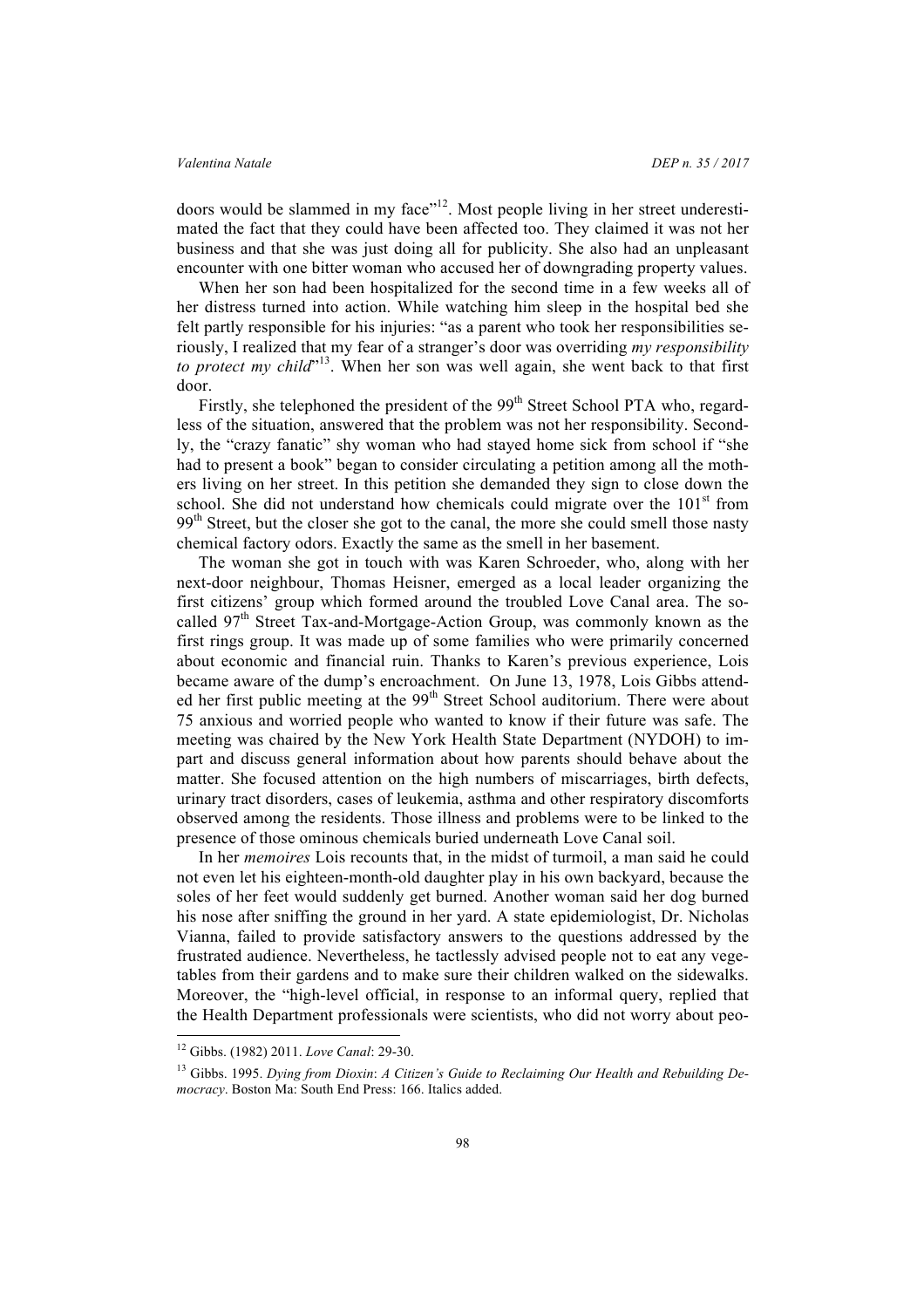ple's reactions to cautionary statements and recommended actions. They dealt with numbers, with data on physical conditions, and only with these"<sup>14</sup>. This behaviour produced strong feelings of mistrust. Gibbs summed it up, writing that "the audience was really frustrated, and so was I. People began walking out, muttering, furious. There were no answers. They didn't understand, and they were becoming frightened"<sup>15</sup>.

# **The Birth of the 99th Street Parents Movement**

As time went by, Lois continued to knock on doors and to have face-to-face conversations with her neighbours. By doing so, she improved her ability to respond to individual eagerness and to control her feelings, thus discovering she was not alone. She had collected a great deal of information about her neighbours' health problems, which led them to the consideration they were seriously in danger. The birth of the Love Canal Parents Movement was the direct result: a group whose goals and targets could give the community a voice in the decisions subsequently taken.

Given the common difficulties, Lois decided to gather some of the parents and tried to interest them in forming a residents' committee "to get some sort of cleanup of the school area, and in general to form a parents' action committee for whatever might need to be done to make the school safe for the children"<sup>16</sup>. The families she contacted clung to her as their only possibility to know what would happen to their children and homes. While walking down 97<sup>th</sup> Street adjacent to the canal site, she ran into an old school-friend, Debbie (Huff) Cerrillo, who joined the battle. She had had several miscarriages up to then and occasionally suffered from heavy bleeding. Moreover, her house stood in one of the worst and most affected areas, and foul-smelling puddles were visible in her backyard. Debbie and Lois decided to ask people to join the group the two would then represent with other key members. Its main purposes were "to press for some restitution for property losses, because when people are concerned about their pocket-books, they are concerned, to insist on a cleanup of the chemicals, and to work for the immediate closing of the school"<sup>17</sup>. Together they formed the *Love Canal Homeowners Committee*<sup>18</sup>, an alliance that would mark the beginning of the future Love Canal Homeowners Association (LCHA for short).

Lois, Debbie, and several members of the already existing  $99<sup>th</sup>$  Street School Parents Movement, got in touch with Senator Patrick Moynihan to start petitioning state officials. They then decided to make an appointment with Richard Lippes, an environmental lawyer and a Sierra Club officer, who showed interest in reviewing the case to start a possible lawsuit.

 <sup>14</sup> Levine. 1982. *Love Canal*: 40.

<sup>15</sup> Gibbs. (1982) 2011. *Love Canal*: 38.

<sup>16</sup> Levine. 1982. *Love Canal*: 31.

<sup>17</sup> *Ibidem*.

<sup>18</sup> *Ibidem*: 33.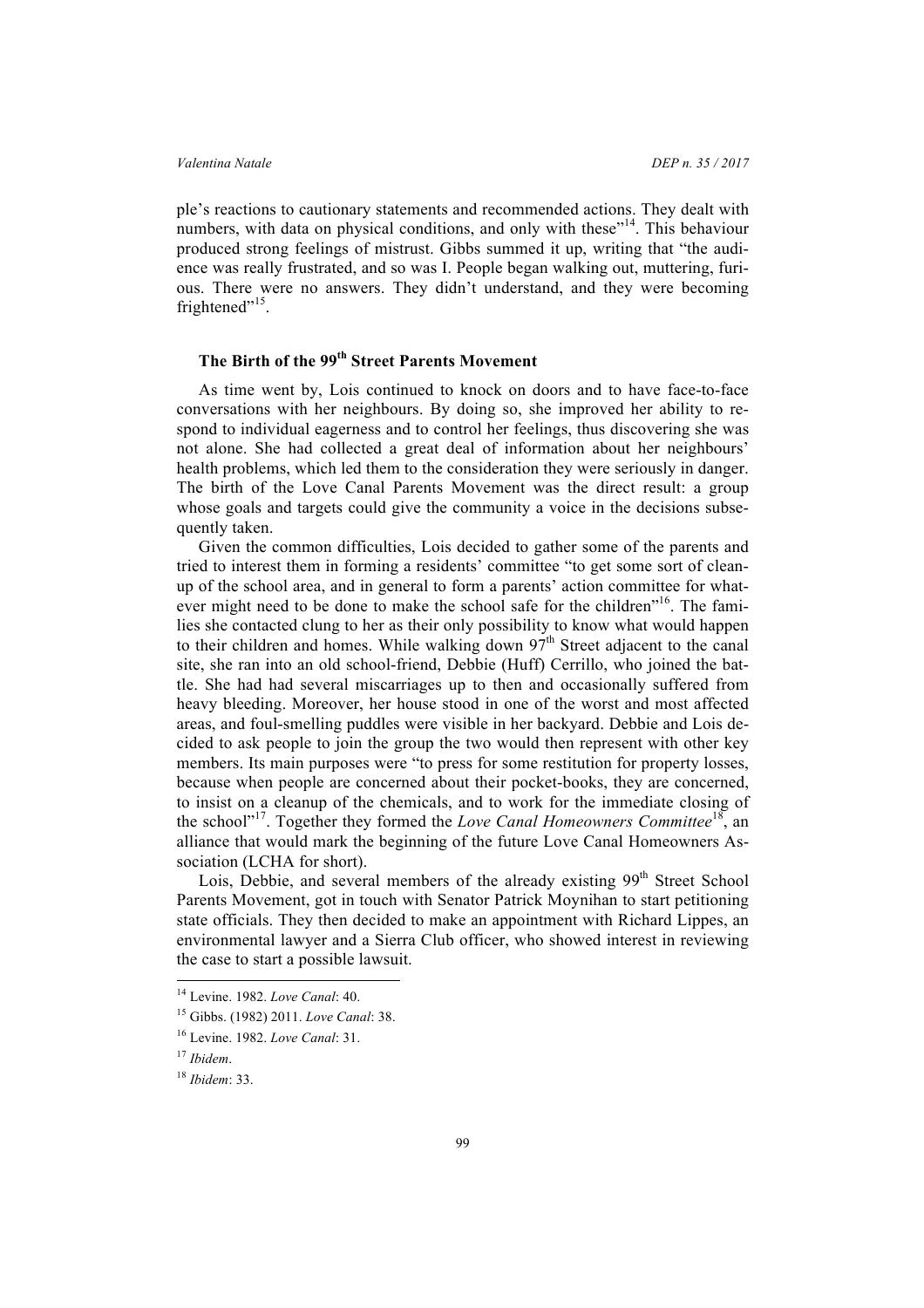House after house, she learned unbelievable things about the situation that rapidly opened her eyes to the government's vacillating behaviour. Not only was it not acting in the best interest of honest citizens, it was also acting against them.

In one house, a divorced woman with four children showed me a letter from the New York State Department. […] She said the health department had contacted her and asked if her son would go onto Love Canal property, find two "hot" rocks, and put them in the jars they sent her. She had been instructed to give the rocks to Dr. Vianna<sup>19</sup>.

Some people were deteriorating before her eyes, but for the local government health seemed to be of secondary consideration. Talking to people, she also realized that workers were afraid about Hooker Electrical Company's power because they felt that they could lose their pensions $^{20}$ .

### **First NYDOH Blood Testing for Inner-Ring Residents**

During this particularly feverish period, Dr. Vianna and some United States Environmental Protection Agency (USEPA) and NYDOH members, were taking blood samples and doing a door-to-door health survey limited to residents between  $97<sup>th</sup>$  and  $99<sup>th</sup>$  Streets.

In early spring 1978, officials decided to undertake an epidemiologic investigation in inner-ring houses only. These health surveys dealt with a massive bloodsampling programme (2,800 samples in a few weeks) as well as sampling of air and water. Officials invited families who wanted their blood tested to come to the 99<sup>th</sup> Street School. Gordon Levine reports a resident's testimony about the ridiculous way the blood testing was organized:

The blood testing program was never organized to any degree, it was inefficient, and extremely trying for the residents […] Two to four technicians were available to draw the blood samples. Hundreds of people were lying up for testing. Consequently, this cause more stress among residents. […] The State could have made this procedure better had they used a little thought and organization (plans). They could have taken people by streets or alphabetically<sup>21</sup>.

Even Gibbs was critical of the way the state was working.

The air and water basement samples were sent to the State Capital, Albany. They showed several inadequacies and the results were incorrect. Even though she lived in ring four, Lois decided to have the blood test to identify her strange symptoms. While she stood in line, she described the poor and unhealthy conditions in which the blood samples were taken:

The waiting line was long. [...] I was afraid that if they found out I wasn't from  $97<sup>th</sup>$  or  $99<sup>th</sup>$ Streets, they wouldn't give me the blood test. […] I wanted Harry to be tested also. I was worried that we were being affected even over there on the  $101<sup>st</sup> Street<sup>22</sup>$ .

During those few days, in all, more than 4,300 blood samples were collected. As to the door-to-door health surveys, more than 2,700 questionnaires were dis-

 <sup>19</sup> Gibbs. 1982. *Love Canal*: 41-42.

<sup>20</sup> *Ibid*: 41.

<sup>21</sup> Levine. 1982. *Love Canal:* 81.

<sup>22</sup> Gibbs. (1982) 2011. *Love Canal*: 42-43.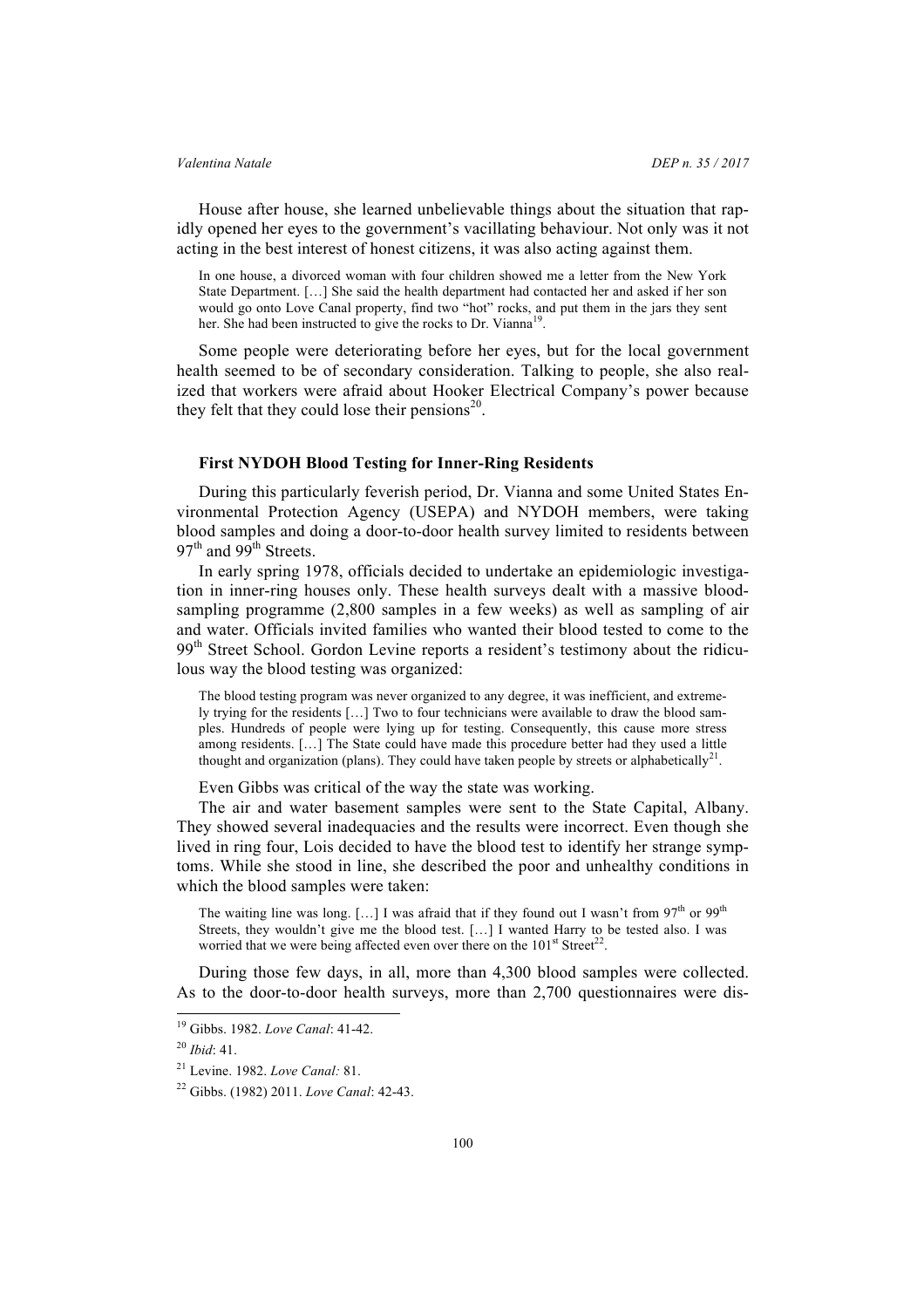tributed, but there were no instructions and no indication of the purpose and the source of the instrument. As a result, many questionnaires were thrown away<sup>23</sup>. Each questionnaire consisted of 24 numbered pages and required people to fill a long section dedicated to a brief history about the adults' families of origin. At the end of each confusing survey, barely two pages were dedicated to questions about children, and had to be answered by their mothers only. In August 1978, under public pressure to immediately communicate some answers, the blood analysis results were shown at a second meeting. The meeting was held by the NYDOH together with both Drs Vianna and Steve Kim, a Health Department chemist and the person in charge of the forthcoming environmental testing. They were relieved they didn't find what they had feared: leukemia or even very low, or fluctuating, whiteblood-cell counts. The experts merely advised people *again* not to eat vegetables from their gardens, advice people did not follow. At that point of the talk the Health Department handed out the first air sample studies monitored from the first two rings of homes<sup>24</sup>. They were given raw data analysis with no interpretations: "People stood there looking at the numbers"<sup>25</sup>. One distraught woman started weeping hysterically staring at that incomprehensible piece of paper. Lois asked questions about the meanings of the data pertaining to some homes. The officials did not provide convincing answers. She was told, instead, that the Health Department was going to make an official statement about the situation and that they should be able to provide interpretation of the data along with the preliminary epidemiological studies ones.

Once again, at the end of that meeting Lois learned that the neighbourhood cannot always rely on government, but on the contrary on its own merits. The misfortune was bringing people together. More than ever, they all had something in common: "air readings, a dead plant or a dead tree"<sup>26</sup>. Gibbs describes the community's sentiments of panic, hysteria and loss of patience, when state agencies accused them of "acting out of emotions" rather than "out of logic and reality"<sup>27</sup>.

### **The Meeting in Albany. August 2, 1978**

The official statement had been prepared for the open meeting arranged for August 2, 1978, one of the most important meetings the newborn activist attended, when Health Commissioner Robert Whalen decided to break the long silence, extending his decisions and Dr. David Axelrod's studies to *all interested people*. The press conference was held at the South Mall Campus auditorium in Albany. The city was about 300 miles away from Love Canal and the fact explained the small

 <sup>23</sup> Levine. 1982. *Love Canal:* 83.

<sup>24</sup> New York State Department of Health. 1978. *Love Canal: Public Health Time Bomb*. A special report to the Governor and Legislature. State of New York: 8. https://www.health.ny.gov/environmental/investigations/love\_canal/lctimbmb.htm

<sup>25</sup> Levine. 1982. *Love Canal*: 44.

<sup>26</sup> Gibbs. (1982) 2011. *Love Canal*: 45.

<sup>27</sup> Wandersman, Abraham-Hess, Robert. 1985. *Beyond the Individual: Environmental Approaches and Prevention*. New York: Haworth Press: 115-116.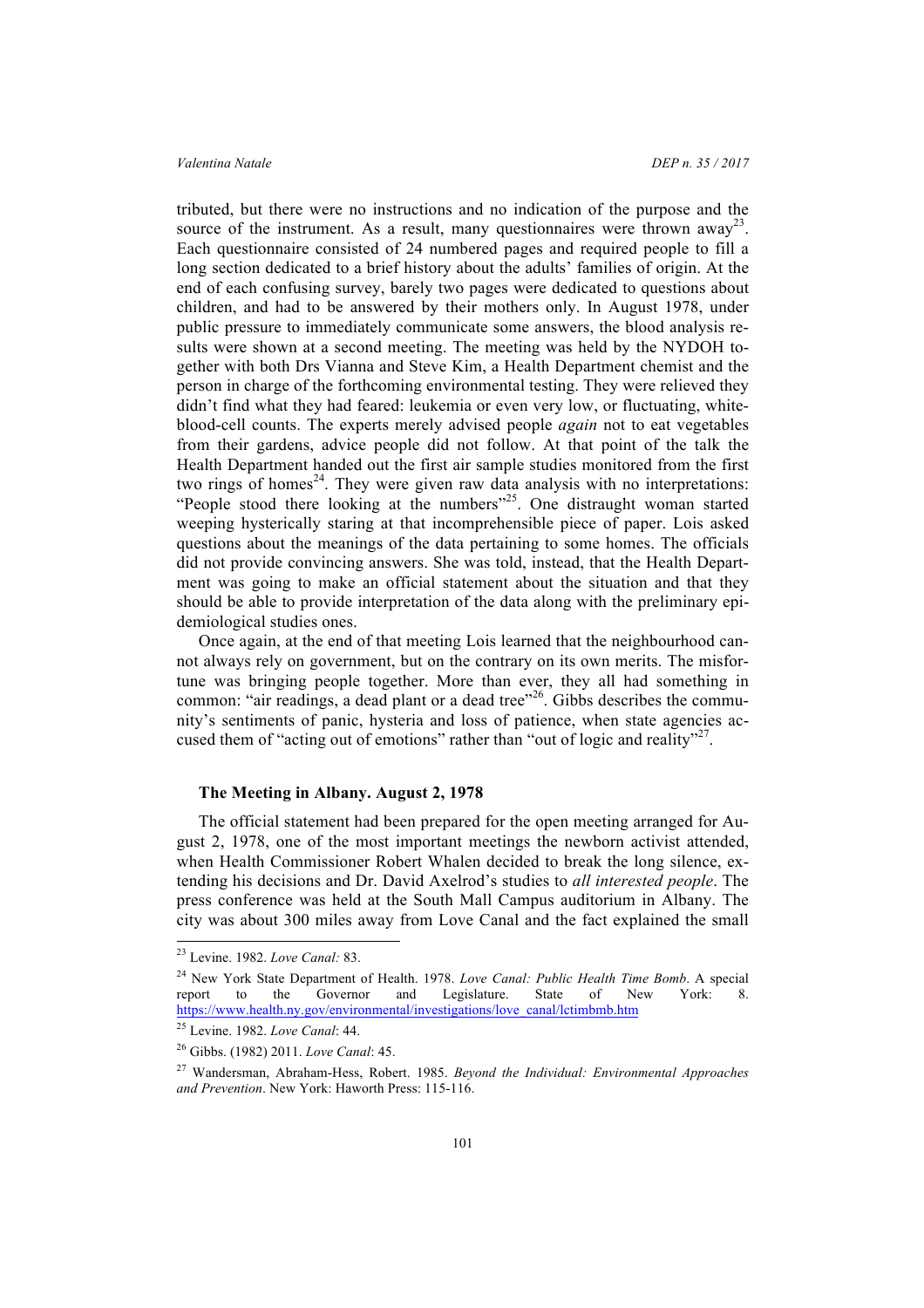number of participants attending the meeting (about seven Parent volunteers including Lois, Debbie and Harry).

It was 9 a.m. when the meeting began. Undeterred, Health Commissioner Whalen declared the state of emergency communicating that "[The] Love Canal Chemical Waste Landfill 'constituted a public nuisance and an extremely serious threat and danger to the health, safety and welfare of those using it, living near it, or exposed to the conditions emanating from it"<sup>28</sup>.

The physician then read another seven health recommendations regarding the most affected houses located in the first two rows. Two of these (orders number 4 and 5) were addressed to the whole neighbourhood, highlighting again the need to avoid using basements as much as possible and not to eat vegetables or any kind of home-grown food. Given the fact that most people considered gardening useful to reduce food costs, they were considerably alarmed. Furthermore, women used their basement for laundry, while many other residents had built bedrooms or playrooms which were used every day. With respect to children's safety, Whalen stated that the 99<sup>th</sup> Street School was going to be closed during the remedial work construction and that drain tiles around the poisoned area would halt and collect the migration of toxic substances before they would be removed. Whalen made two other startling recommendations (statement number 1 and 2) urging the relocation and evacuation of both pregnant women and children under the age of two (about 37 families) because the state was concerned about their severely affected health<sup>29</sup>.

The announcements only boosted the residents' feelings of powerlessness, uncertainty and abandonment due to a government whose cynicism and apathy were without equal. Moreover, there were no traces of financial arrangements and parents did not know what to do to protect their children's health. Outraged, Lois Gibbs wondered about the majority of residents who were not covered by the order. They did not reside at the canal's southern end, and thus they were left behind and trapped despite their haste to leave. She did not understand why the evacuation was not extended to all of them. After the announcement, from the crowd Lois shouted loudly: "You're murdering us!"<sup>30</sup>. She later explained:

The kid's health [was] number one. But the number two thing that really motivated me was this idea that I grew up with a sense of government cares about the people. That's just the culture of the blue-collar community […] And the idea that a government made a decision, at the local and state level, and to a certain extent the federal level, that they did a cost-benefit analysis, and [decided] that it was okay to sacrifice us. That we weren't worth twenty million dollars really pissed me off. And it goes back to the kids and the value of my children. But it's one of those values that just made me so angry […] because I didn't have an income outside the household [the government believed] I was worth nothing by their calculations.  $[\ldots]$  I just found that morally so appalling and so wrong, that  $[...]$  really bothered me<sup>31</sup>.

 <sup>28</sup> *Ibidem*: 28.

<sup>&</sup>lt;sup>29</sup> Brown, Michael. 1981. *Laying Waste: The Poisoning of America by Toxic Chemicals*. New York: Washington Square Press: 33.

<sup>30</sup> Levine, Adeline.1982. *Love Canal*: *Science, Politics, and People.* Toronto: Lexington: 34.

<sup>31</sup> Quoted in Blum. 2008. *Love Canal Revisited*: *Race, Class and Gender.* Lawrence: University Press of Kansas:115-116.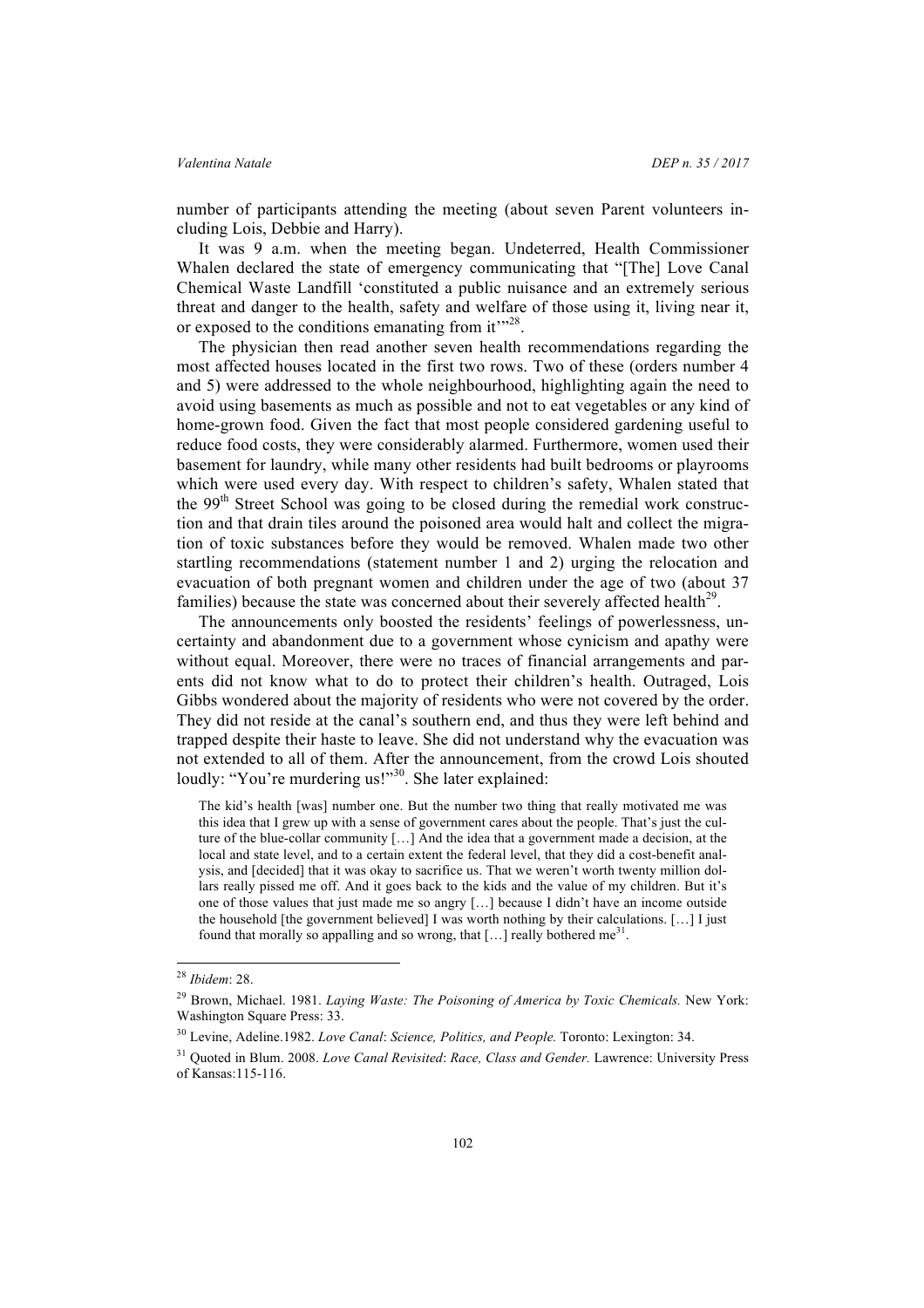### *Valentina Natale DEP n. 35 / 2017*

According to Gordon Levine, Commissioner Whalen wrote the order "without residents' participation. […] He sent copies of his order to fourteen offices and "interested parties", but not one Love Canal resident was on the list"<sup>32</sup>. In fact, Lois soon realized that "the final decision had been made no later than nine o'clock of the previous evening. We were very perturbed […] they made a recommendation [...] they had no financial backing to move these people<sup>733</sup>. Dr. Whalen issued the order because the results of the studies showed an above-normal number of miscarriages and birth defects after the on-site inspections. As a consequence, the selected area was a matter of prime importance to him. Pregnant women and children under two were highly vulnerable. Debbie's backyard was right above the former dumpsite. If Whalen had made his recommendation two months earlier, she and her two-and-a-half-year-old daughter would have moved. Lois said to Commissioner Whalen: "You can't stand there and tell me there's no problem at Love Canal!" [...] "I'm just a dumb housewife. You're the experts"<sup>34</sup>.

# **Residents Holding a Street Meeting**

Returning from that emotional meeting Lois, Debbie and Harry learnt that the media had told the Love Canal people before they got home about the closing of the school and the order. The statement had already been announced on the radio networks as well as on television. At their arrival at Love Canal, hundreds of people (including pregnant women with their children and some senior citizens) were protesting in the street.

They all massed in the Heisneres' front yard, where there were 200 other people seeking comfort and waiting for Gibbs. Her brother-in-law introduced her as "someone you already know who has been doing a good job going from house to house,"<sup>35</sup> and gave her the microphone. Gibbs had no choice. The leader of the 97<sup>th</sup> Street Tax-and-Mortgage-Action Group, Mr. Heisner, was telling people to burn their mortgage payment envelopes and to tear up tax bills to show their houses were useless, unmarketable and uninhabitable.<sup>36</sup> Panic and anger reigned. Despite the fact that Commissioner Whalen, supposedly a high authority, had confirmed that their health was in imminent peril, there were no provisions for any evacuation plan. Gibbs grabbed the microphone and explained the contents of the recommendations, specifying that according to Dr. Vianna more people could not be evacuated because the data from the health surveys was insufficient.

Gibbs then encouraged everyone to notify private physicians or the State Health Department for any problems. The crowd's emotions overflowed.<sup>37</sup> Not knowing

 <sup>32</sup> Levine.1982. *Love Canal*: 40.

<sup>33</sup> *Ibidem*: 34.

<sup>34</sup> Gibbs. (1982) 2011. *Love Canal*: 49-50.

<sup>35</sup> Levine. 1982. *Love Canal* 35.

<sup>36</sup> Blum. 2008. *Love Canal Revisited*: 34.

<sup>37</sup> Gibbs. (1982) 2011. *Love Canal*: 52-53.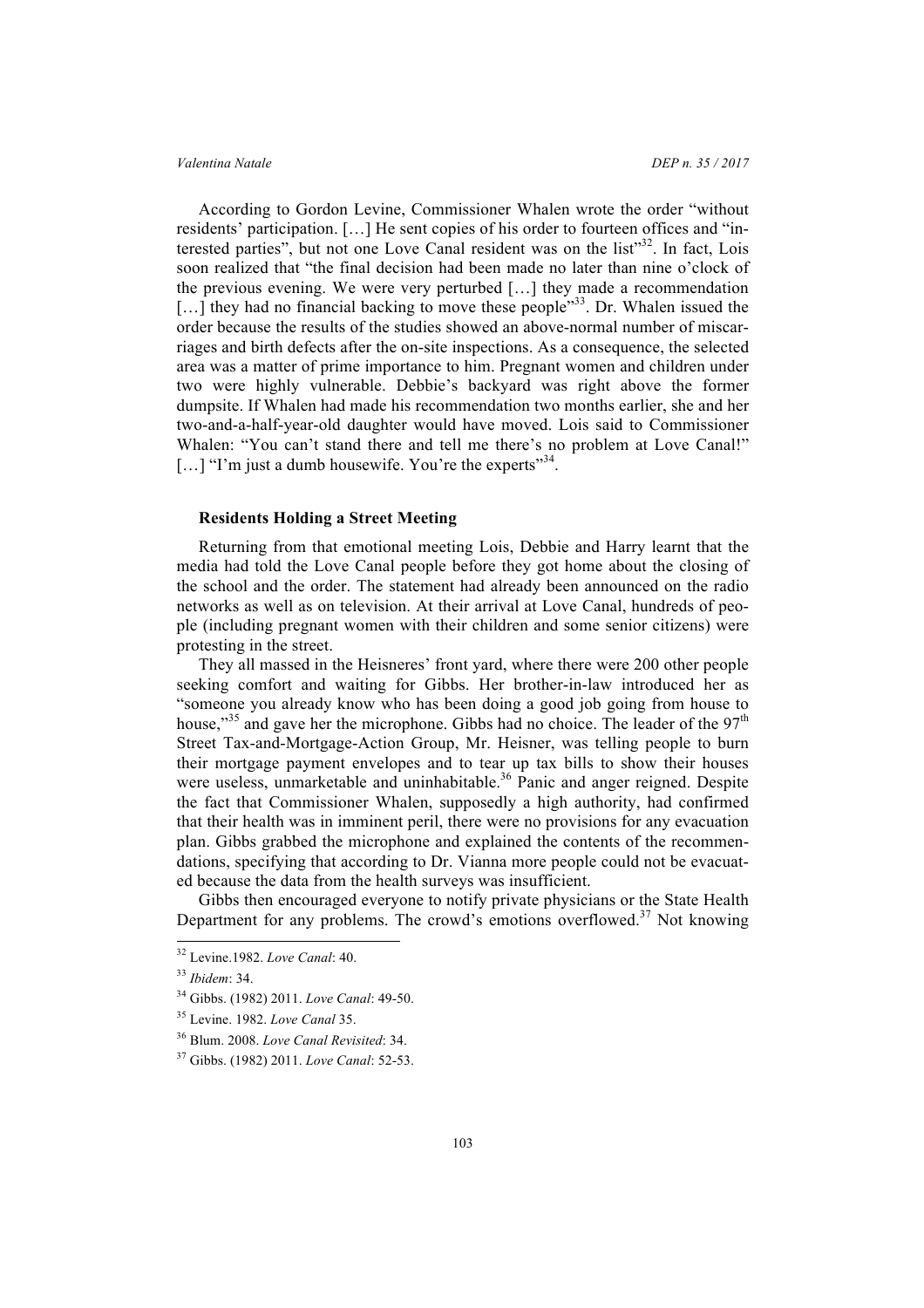what to do and where to turn, a pregnant woman persistently questioned about the possibility that her child have a birth defect $38$ .

In Lois Gibbs' life there was a shift from the typical American housewife to social activist. In her words there is the acknowledgment of the situation and at the same time excitement for her new role in society:

My house was like Grand Central Station with papers all over the place, and there were air readings, phone calls, and people coming and going. […] The house was dirty. […] Before Love Canal, my house was immaculate. There wasn't anything out of place. Before Love Canal, not many people came to our house, other than family and few friends. Now I had residents, neighbors, politicians, and various important people. And I couldn't keep the floor clean. All those VIPs and my house looked like hell!<sup>39</sup>

### **The Crisis of August 3, 1978**

On August 3, Commissioner of Health Whalen and Thomas Frey, State director of operations on behalf of Governor Hugh L. Carey, were waiting for nearly 500 people at the 99<sup>th</sup> Street School auditorium. The meeting also received broad press coverage. The atmosphere was loaded with tension. People demanded to know about the health surveys. They expressed their concerns, their anguish for their loved ones and themselves. Simultaneously, Thomas Frey announced that the State was only going to temporarily move the people addressed in the August 2 order (namely the most subjected to toxic effects) and added that the State might help pay apartment rent for temporary relocation<sup>40</sup>. Furthermore, he stated that engineers were developing the already proposed short-term clean-up plans.

That very situation reinforced the negative images of public officials in her mind. "Where do you get off judging everybody's future, telling people what they can and cannot do. You're not God. […] This is the way it's going to be. Too bad about your two-and-half-year-old. Too bad about your three-year-old"<sup>41</sup>. The lists residents were distributed and were publicized in the report entitled *Love Canal: Public Health Time Bomb.* The first list provides information about air-reading values in four Love Canal homes, while the second summarizes more than 2,800 blood samples analyses. They were both provided with the most toxic ten compounds identified in the basements and with some indication of their toxicity to living beings. The lists people were given were just "slips of paper listing level of six or seven chemicals found in their basements"<sup>32</sup>.

When the meeting was over, it seemed to Lois that residents had not received accurate information. She would soon see how important the mass-media coverage was to keep the residents' plight public or just to lobby public officials to make commitments in open meetings. Furthermore, she would learn early in her leadership how to achieve a prominent voice and maintain media attention by spreading

 <sup>38</sup> *Ibidem*: 54.

<sup>39</sup> *Ibidem*: 55.

<sup>40</sup> Levine. 1982. *Love Canal: Science*: 36.

<sup>41</sup> Gibbs. (1982) 2011. *Love Canal*: 56-57.

<sup>42</sup> Newman. 2016. *Love Canal: A Toxic* History:155.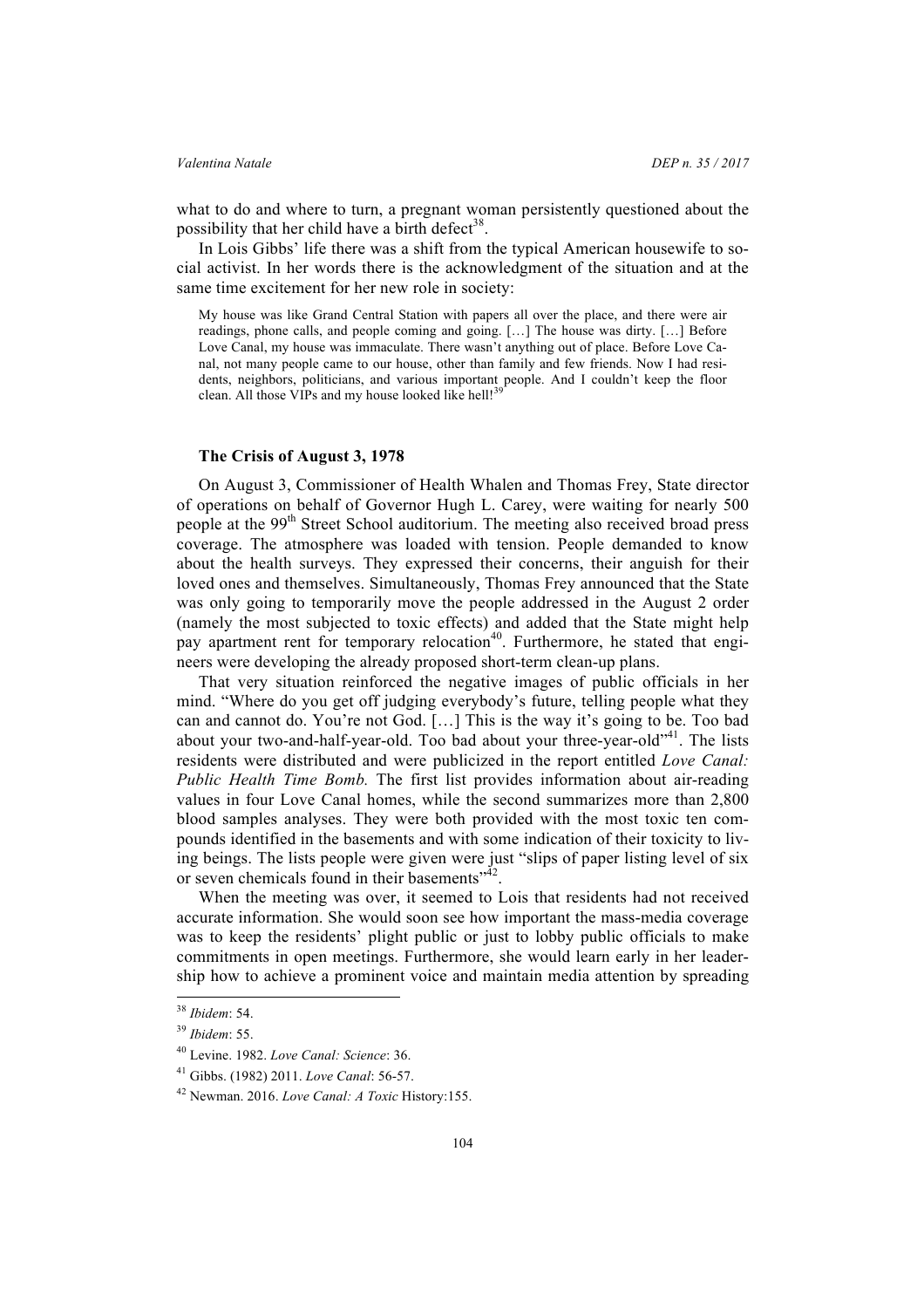their cause to others. Thanks to her numerous speeches in front of the TV cameras, she became media savvy, showing some hidden talents she never thought she had.

Mass-media involvement would gradually develop both around and throughout the Love Canal story. Several local reporters, for instance, began to inquire, sympathizing with resident's plight. Not to mention the critical role that the local, national and international television news coverage played by broadcasting the drama, like the ABC-TV, CBS-TV and the Phil Donahue television talk show *inter alia*<sup>43</sup>*.*

In a few short months, Lois steadily turned into a formidable activist and implicitly gained stature as the group's leader, establishing herself as the official spokesperson. In the words of Gordon Levine:

She [Lois Gibbs] was rapidly learning that, consciously willing or not, she was going to be a leader, and she was learning what would be demanded of her in that new role. She also was learning that she could rise to the challenges. The phone calls all night long, that night and for hundreds of nights and days to come, not only told her what concerned the people […] but also showed that they accepted her and turned to her as their leader<sup>44</sup>.

### **The Birth of the Love Canal Homeowners Association**

The desire to find out more about their health conditions, as well as to demand action from the government, led ordinary people to form an alliance assembling the Love Canal Homeowners Association (LCHA). The first meeting was held on August 4, at the Frontier Fire Hall on  $102<sup>nd</sup> Street<sup>45</sup>$ . At the local fire hall there were almost all the residents, including people living far from Love Canal, several politicians and some NYDOH members<sup>46</sup>.

They passed out a yellow sheet of paper for people who wanted to join the Association and established the price of one dollar as a token membership fee per family. They raised money through "members' dues, donations, and speaking fees, and some through raffles, rummage sales, and cake bakes"<sup>47</sup>. After the vote, Lois Gibbs was elected president, and Thomas Heisner vice-president. Karen Schroeder was elected secretary and Debby Cerrillo treasurer<sup>48</sup>. Attorney Lippes was elected as the Association's lawyer under Lois' suggestion and took the case pro bono.

The Homeowners Association presented a "Wheel Structure", a leaderless structure where decisions are made only by consensus:

 <sup>43</sup> Levine. 1982 *Love Canal*:190.

<sup>44</sup> *Ibidem*: 36.

<sup>45</sup> Gibbs. (1982) 2011. *Love Canal*: 58.

<sup>&</sup>lt;sup>46</sup> The boundaries of the area at stake were defined from  $93<sup>rd</sup>$  and  $103<sup>rd</sup>$  Streets and Buffalo Avenue to Bregholtz Creek. "These were natural boundaries that made sense for everyone." According to Levine, the large area encompassed 789 single rooms, 250 rental units for low-income people, some senior-citizen housing, a few commercial properties and in the centre Love Canal itself with the 99<sup>th</sup> Street School on top of it.

<sup>47</sup> *Ibidem*: 75.

<sup>48</sup> After vice-president Heisner's departure, Mrs. Cerrillo would be elected vice-president of the Association, becoming one of the most prominent Love Canal activists even after her evacuation in 1979.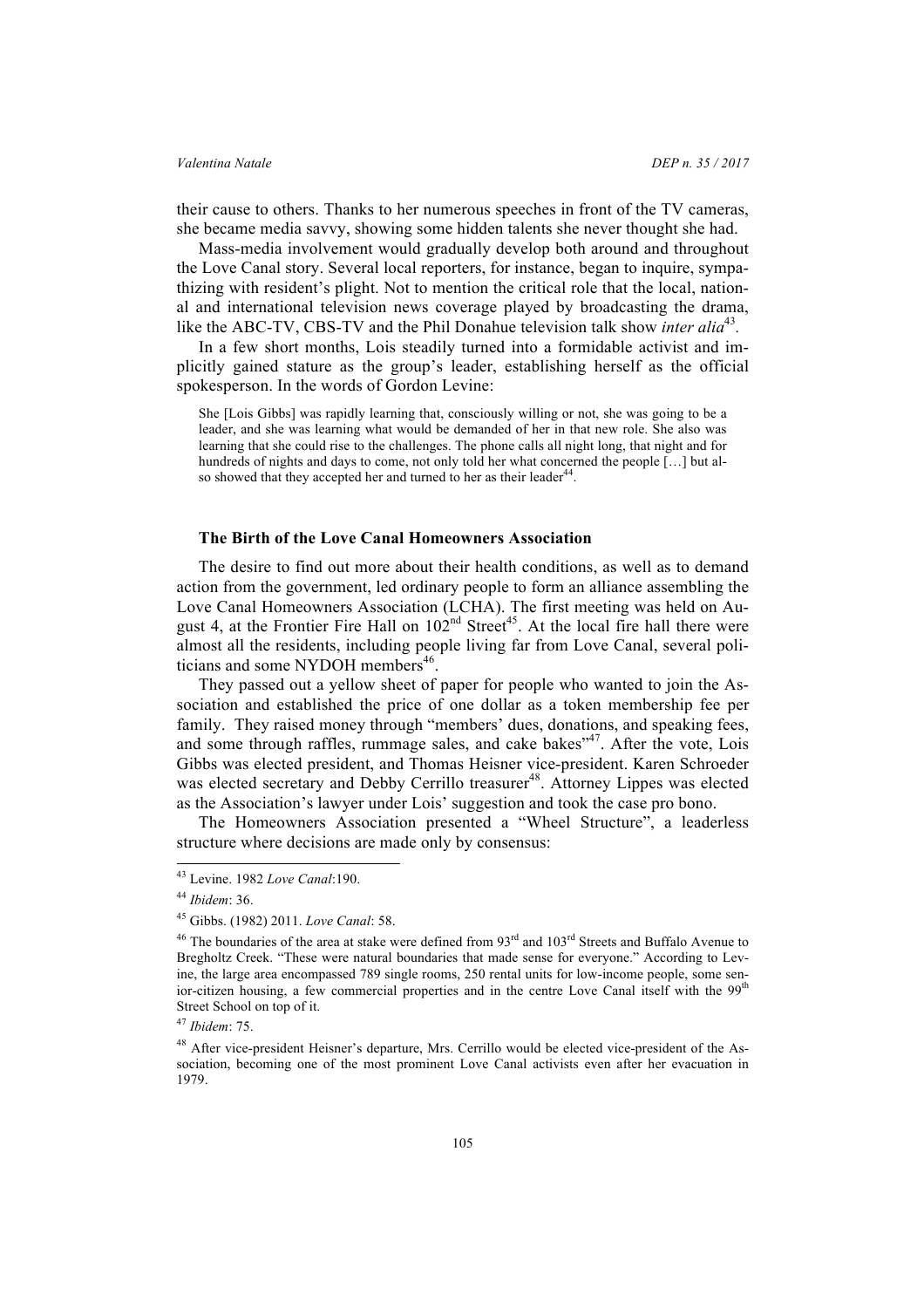When joining the organization, each member was provided with a specific task by the Executive Committee. The method LCHA used to get and keep other people involved was "to appoint block captains who served as "spokes" on the wheel. […] Each block captain's responsibilities included: contact by phone or by visit every two weeks; distribution of flyers and newsletter; [...]; contact about events and fundraisers"

Basically, the LCHA comprised working and middle-class residents, especially women, who, according to Newman, "often viewed themselves as bearers of traditional community values, patriotism and respect for political officials"<sup>50</sup>. As Gordon Levine stresses, "the core group was chiefly women, who somehow managed to take care of their homes, shop, make meals, supervise their children, and still put in long hours working on association activities<sup>351</sup>. Things became more concrete when that very evening 550 members pledged their support, ranging from residents to courageous activists. It was the beginning of a new grassroots Association which revolved around the thorny issues of social justice and the empowerment of common people, teaching them that together they might change their circumstances.

That day they clarified some common beliefs and established some goals set forth by the LCHA. As to their beliefs, they were the following:

Belief 1: *We are the blameless victims of a disaster*. […] Belief 2: *The problems we face are too large for us. We need help*. Belief 3: *We are good citizens. We deserve help form the government*. Belief 4: T*he government can and should help us now*. […] Belief 5: *We are being treated unfairly*. […] Belief 6: *We must stick together to take care of ourselves*. […] Belief 7: *Family and community help is not enough for our needs*. Belief 8: *No one but the government has enough resources for our pressing needs*. Belief 9: *We must work together to force the government to provide us what we are entitled to*. […] Belief 10: *We are the only ones who can understand each other*<sup>52</sup>.

As time passed, rather than working at it, all the people involved began to *live* their occupation at the LCHA. The narrow goals were:

Get all residents within the Love Canal area who wanted to be evacuated, and relocated, especially during the construction and repair of the canal; Do something about popping up property values;

Get the canal fixed properly;

Have air sampling and soil and water testing done throughout the whole area, so we could tell how far the contamination had spread<sup>53</sup>

In her book, Blum writes that in a letter to the editor of the *Buffalo Courier-Express*, Lois Gibbs emphasized that amongst the LCHA prime motivators she

 <sup>49</sup> Gibbs. 1995. *Dying from Dioxin*: 175.

<sup>50</sup> Newman. 2016. *Love Canal: A Toxic History from Colonial Times to the Present.* New York: Oxford University Press: 129.

<sup>51</sup> Levine. 1982. *Love Canal: Science,* Politics: 187.

<sup>52</sup> Levine. 1982. *Love Canal*: 176-177; 184.

<sup>53</sup> Gibbs. (1982) 2011. *Love Canal*: 59-60.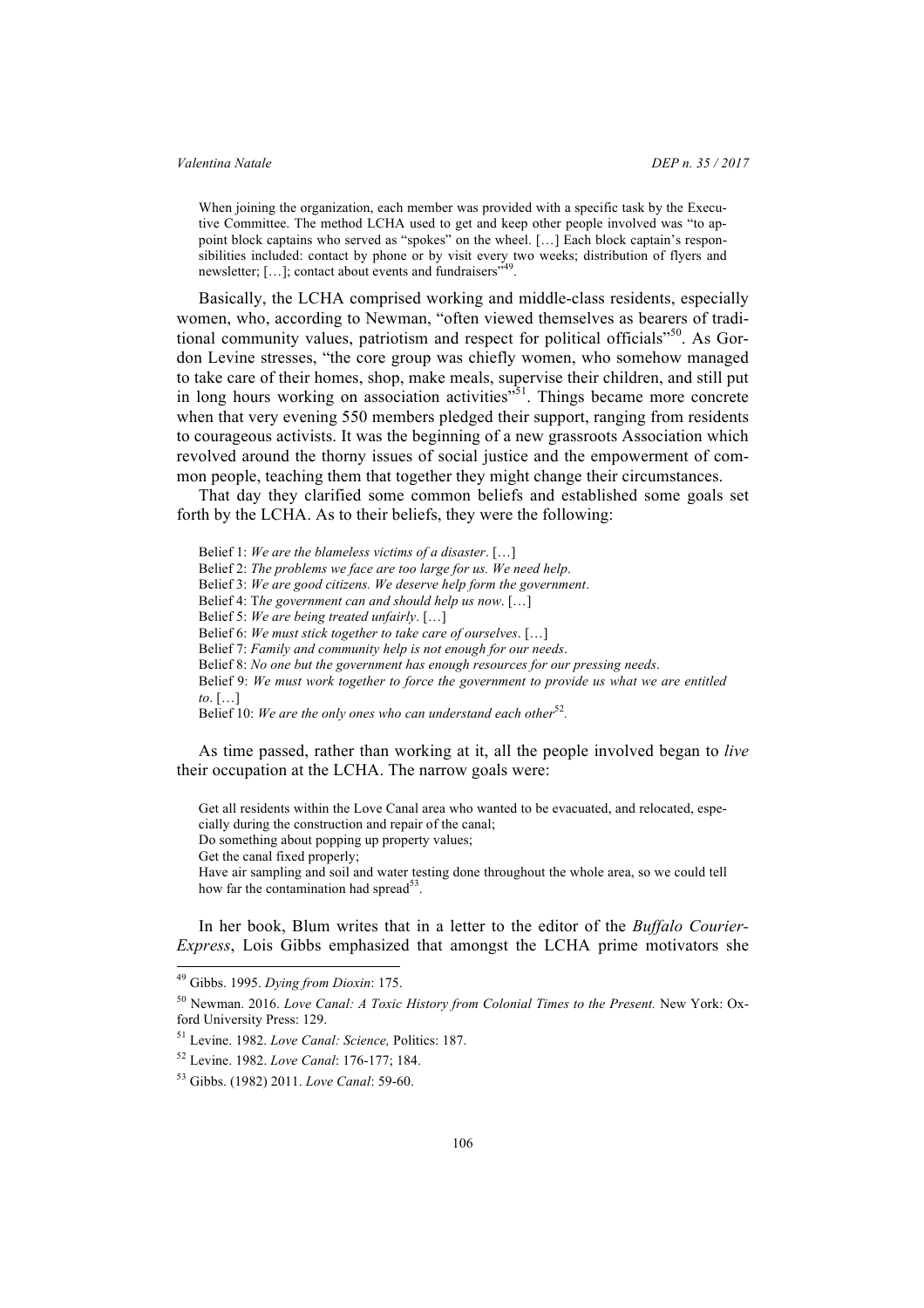consciously centred her activism, choosing to put "the health and safety of children" first, to capture mass-media attention $5<sup>4</sup>$ . This maternal tactic was crucial, as it helped consolidate her successful role as leader and to unify the female presence behind her leadership.

At the beginning of their commitment, Homeowners Association's volunteers used to hold informal democratic meetings at one member's home at time. Lois Gibbs stresses the importance of these encounters: "a good house meeting should last about ninety minutes and have a three-part agenda, with each part taking half an hour. "What is the problem we are facing" in the first part. "What can we do about this problem" in the second. In the third-half hour, you figure out what exactly needs to be done before the next meeting"<sup>55</sup>.

One of those strategy meetings was the occasion for Lois to meet with Dr. Beverly Paigen, a cancer researcher, biologist and geneticist at Roswell Park. At that time, Dr. Paigen was there because of professional interests that had brought her to Love Canal. The area interested her particularly because it was seen as a possible research site for studying the presence of mutagenics in aquatic sediments possibly relating their exposure to human beings' genetic variations<sup>56</sup>. Although she did not know her very well, Lois remembers liking her from the start. "She [Beverly Paigen] is a soft-spoken person, someone you felt you can trust. She was easygoing but not weak […]. She offered advice about taking vitamins to counteract some of the effects of the chemicals, especially the carcinogenic ones"<sup>57</sup>.

Once home that night, she thought about her duties as mother and wife. Not only was she deeply into the situation, but she was also neglecting her family spending much of her time "on the street" and not at home. As a socially committed leader, she began to face some typical family related problems: "it seemed like weeks or months since I had seen my kids. My husband was getting upset with me. I was never home; I was always somewhere else. Dinner was never on time. […]. I still couldn't believe it was all happening"<sup>58</sup>.

# **U.S. President Jimmy Carter Declares the First State of Emergency at Love Canal**

The following morning, on August 5, at the behest of the Carter Administration, Congressman LaFalce urged the Federal Disaster Assistance Administration (FDAA), William Wilcox, the New York State Department of Transportation (NYDOT) and Joe McDougall, a Niagara Falls City Water Department engineer, to inspect the chemically-contaminated area and determine if it qualified for FDAA aid. That day was LCHA's occasion to take full advantage of the press keenly in-

 <sup>54</sup> Blum. 2008. *Love Canal Revisited*: 36.

<sup>55</sup> Gibbs. 1995. *Dying from Dioxin*: 169.

<sup>56</sup> Levine. 1982. *Love Canal*: 91.

<sup>57</sup> Gibbs. (1982) 2011. *Love Canal:* 60.

<sup>58</sup> *Ibidem*: 61.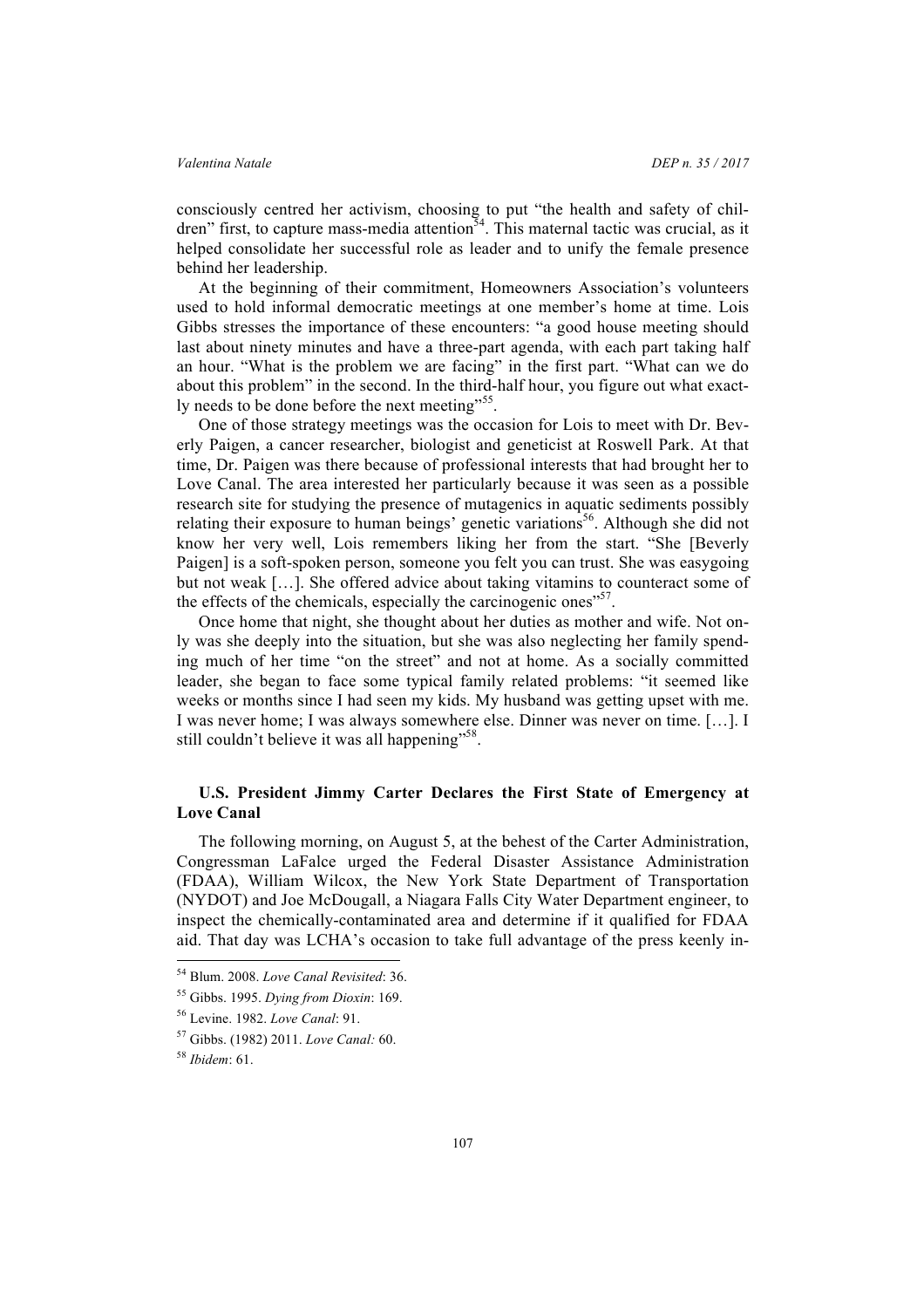terested in the situation. Despite her narrow vocabulary and limited education, Lois' abilities to keep the media attention would grow extraordinarily.

LCHA members offered to take Wilcox on a toxic tour of the canal making sure that he visited all the chemical leachate-saturated places and that photographers captured every single image of the neighbourhood. They wanted to make them hear what they demanded: they wished themselves and their children out of the area. In Lois' words:

The Vorhees' basement had a raunchy smell that took your breath away. […]. Then we cut across the canal to get to Debbie's house. Debbie and I made him a little paranoid, I think, because we told him to watch where he stepped. "Barrels are erupting. There are holes all over the place. Be careful you don't step in any goop." We showed him some of the holes. He got a sinus headache from the walk across the canal. He said he felt it immediately. As we went across the canal, we found one of those black holes that is so deep that you can't get a stick to the bottom of it. You pull the stick out and see black gunk its entire length. We showed him the barrel that was coming to the surface right near Debbie Cerrillo's swimming pool and the hole with black gunk in her yard. Pete Bulka lived next door to Debbie. Pete had been complaining to the City of Niagara Falls for a long time, but nothing was ever done. Pete explained how his sump pump had to be replaced every few months because it corroded<sup>59</sup>.

When Wilcox left the residents, he was quoted by the *Buffalo Courier-Express*: "My personal impression is that this is a very troublesome site from the public health standpoint" and particularly concerned he also predicted that: "I feel confident that some federal aid will be made available"<sup>60</sup>. The crucial point is that a nasty situation like Love Canal had not been taken into account in the Disaster Relief Act Amendment provisions of 1974, thus there were no guidelines to help deal with the problem. This "invisible disaster" would simply be put under the category of "other catastrophes"61. Levine reports a simple syllogism of disaster founding, namely the Love Canal reality:

Most disaster legislation covers natural disaster, or "acts of God";

The Love Canal situation is man-made, not an act of God;

Therefore, the Love Canal situation does not fit under most disaster legislation; therefore, it cannot be considered a disaster, and perhaps not even an emergency.

The implication for action are three: change the rules; reinterpret existing rules so that manmade disasters are included (under a category of "other", for example); or reinterpret the current situation so that it fits the rules as they exist<sup>62</sup>.

Towards the end, the meeting urged Congressman John LaFalce to address the community and several weekly magazine journalists, to communicate that President Jimmy Carter had declared the existence of a national health emergency. In addition, the President announced he was making an amendment to the Resource Conservation and Recovery Act (RCRA) of 1979 to mobilize financial resources for the citizens' well-being and recovery. Hence, he pledged \$4 million federal

 <sup>59</sup> *Ibidem*: 62.

<sup>60</sup> Newman. 2016. *Love Canal*: *A Toxic History*: 126.

<sup>61</sup> Seale, Geoff. 1978. *Disaster Chief Sure of Love Canal Aid*: *Tour Convinces Official of Need*; *Carter report due*. BCE: 1. June 8. Quoted in Levine. 1982. *Love Canal*: 44.

<sup>62</sup> *Ibidem*: 62.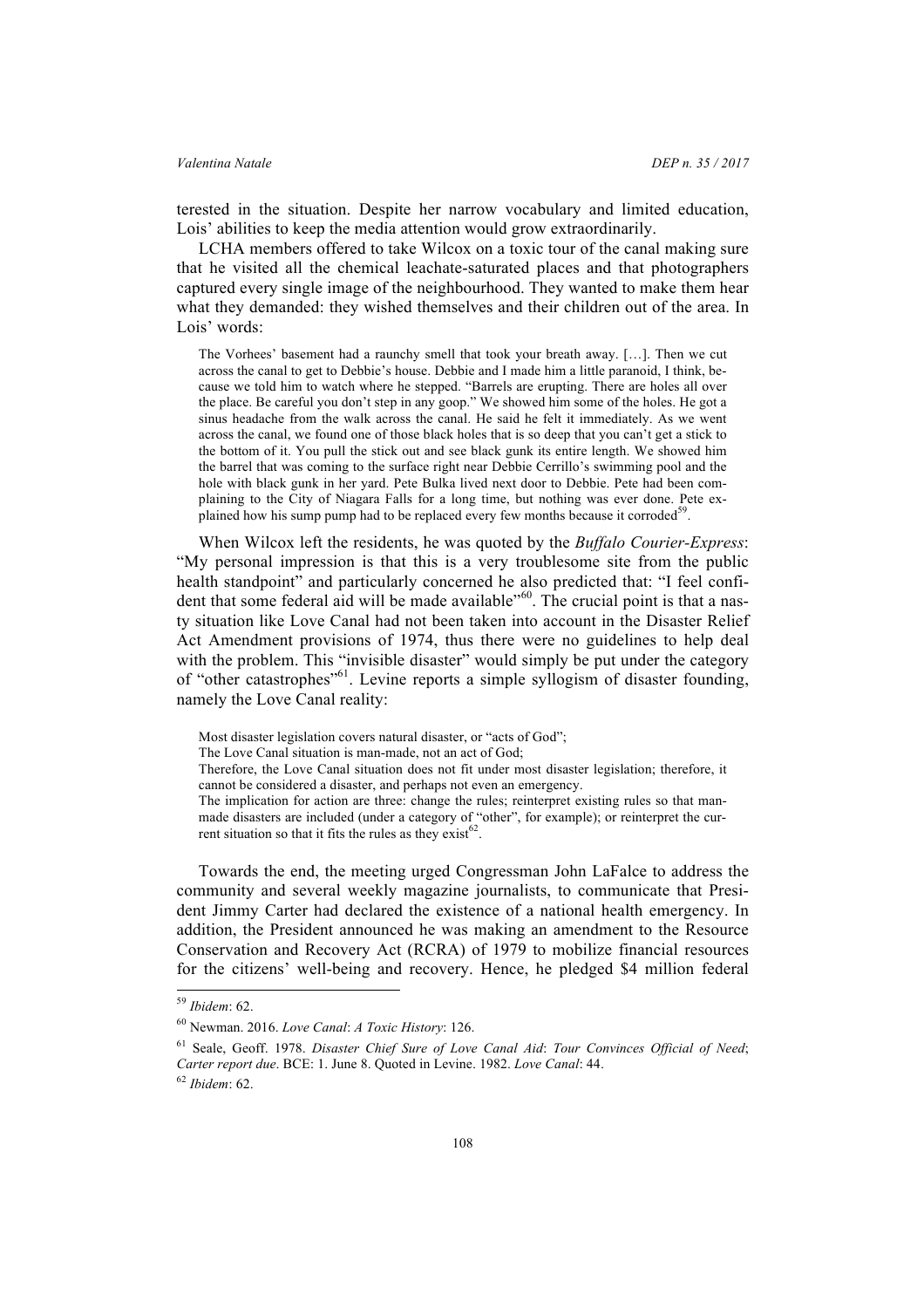funds for remedies to clean up the entire area and to relocate residents. $63$  With this financial aid, the area could even rely upon the FDAA aid to coordinate efforts, "save lives, protect property, public health and safety, or avert the threat of a disas $ter$ <sup> $,64$ </sup>.

Following the declaration by President Carter, the Governor pledged that the State would definitely move, *if they wish to*, those families living on both sides of  $97<sup>th</sup>$  and  $99<sup>th</sup>$  Streets and buy the first and the second rings of homes (approximately 239 buildings) at a fair market value (second goal) that is to say the value of a home not located in a hazardous area. He then told people the New York State Office of Disaster Preparedness and the Niagara County Civil Defense<sup>65</sup>, would relocate them to temporary accommodation and evacuate the area before remedial works began. Moreover, the State would promise to pay for contaminated furnishings in the basements. For instance, the Red Cross had bought some mattresses for residents who had bedrooms in basements and feared they were poisoned, while Super Duper and Tops provided food baskets for people who were about to move<sup>66</sup>. Despite the announcement, the fear persisted and many residents living a few blocks away from the old canal dumpsite wanted to leave too.

In its first meeting, the LCHA assembly had declared, in fact, that the target area, namely the outer rings, was from  $93<sup>th</sup>$  to  $103<sup>rd</sup>$  Streets, from west to east, and from Colvin Boulevard to Buffalo Avenue, from north to south<sup>67</sup>. As reported by Gordon Levine, the people living in the outer rings knew that toxic chemicals were in areas located well beyond the originally described perimeter of the canal<sup>68</sup>. But the Governor said they were going to erect a temporary snow fence to restrict access and delimitate the safe area $^{69}$ .

Many people feared there would be no future for them and for their children's health. One man whose child had a birth defect was crying. He was told the State would pay for the buyout of other homes if they showed signs of contamination, but still he was worried. Lois thought: "It was strange to see a man crying. I had never seen a man cry before then. […] It takes a lot to make a man cry. […] The men in our neighborhood don't cry. They are he-men, the type of men who protect their families and will let nothing hurt them"<sup>70</sup>.

For some the living nightmare was over for the moment, but for another 700 residents the calamity still existed. The Love Canal crisis would become an obsession for those who were forced to stay. Although the State told them they were not in imminent danger, officials proved to be indifferent to meet the needs of the remaining residents whose illnesses seemed to increase markedly. Anyway, for the

 <sup>63</sup> *Ibidem*: 42; Newman. 2016. *Love Canal: A Toxic History*: 127.

<sup>64</sup> McNeil, Donald G. 1978. "Carter Approves Emergency Help for Love Canal". *New York Times*, August 8. Quoted in Levine. 1982. *Love Canal*: 44.

<sup>65</sup> New York State Department of Health. 1978. *Love Canal: Public Health Time Bomb*: 21.

<sup>66</sup> Gibbs. (1982) 2011. *Love Canal*: 75-76.

<sup>67</sup> Levine. 1972. *Love Canal*: 196.

<sup>68</sup> *Ibidem*: 53.

<sup>69</sup> Gibbs. (1982) 2011. *Love Canal*: 108.

<sup>70</sup> *Ibid*em: 66-94.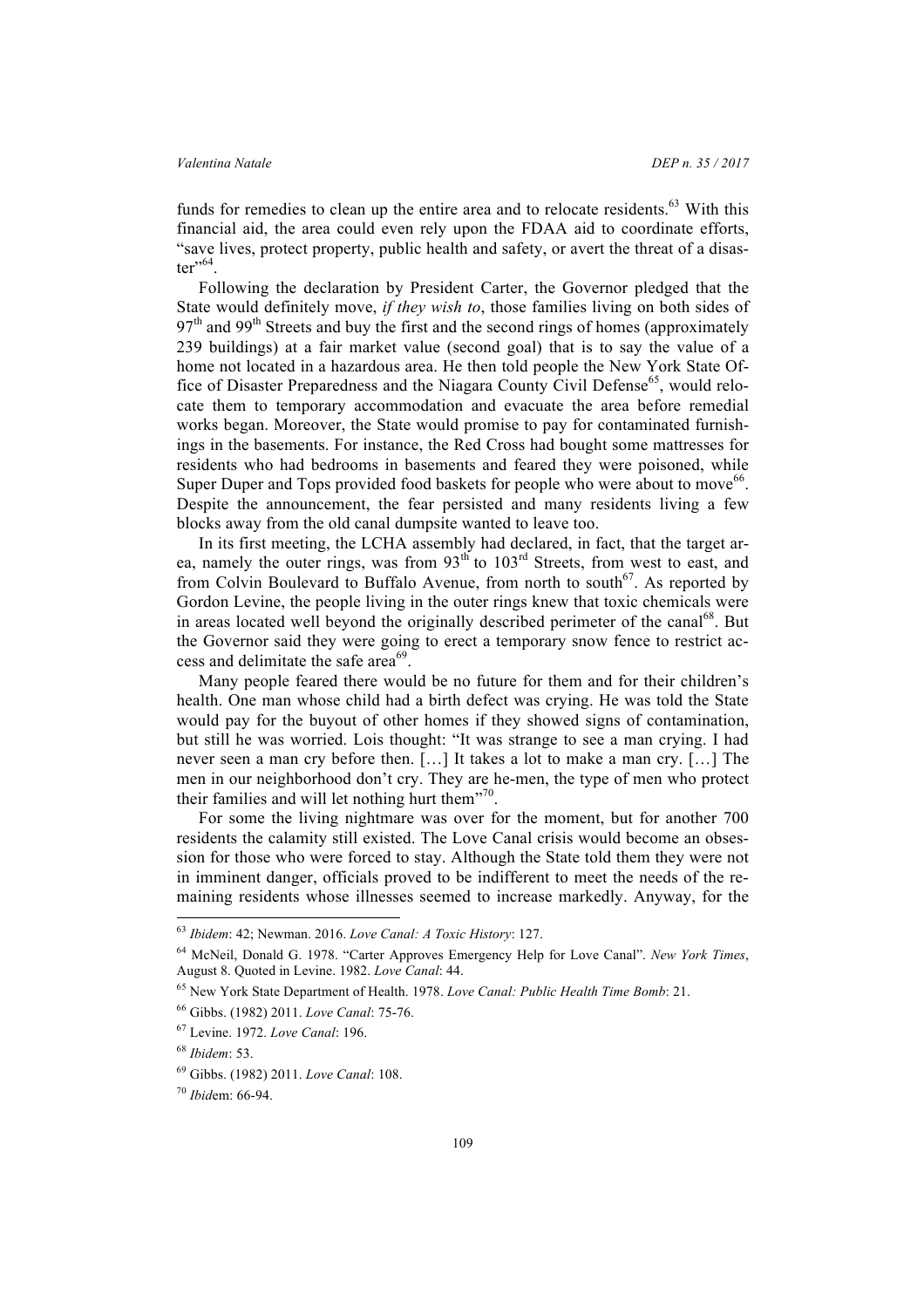LCHA it seemed the Governor wanted to work with them and not against them. Residents' representatives were also invited to weekly Task Force meetings, something that made them feel part of that big team.

# **Lois Gibbs Leaves for Washington D.C: A Simple Homemaker at the White House**

On August 9, 1978, LCHA president Lois Gibbs was invited by State officials to attend a high-level meeting at the White House. Still having faith in the government, she caught the flight full of hope and optimism. Later she would comment: "I learned how fast politicians can say one thing and then turn right around and do another". $71$ .

The meeting was held in the Roosevelt Room. Commissioner Whalen, William Wilcox and Congressman John LaFalce were also present along with various federal agencies and organizations. A harangued Lois pointed out that the starting date for the drain construction was scheduled to begin on August 17 (it actually began on October 12, 1978), that is to say well before any families would be evacuated. She also complained to the safety officer that precautions were only addressed to construction workers, firemen, Red Cross staff and policemen<sup>72</sup>. Coming to the point, the LCHA members pressed for the development for a more satisfactory evacuation plan. They strongly believed that ring-two inhabitants should also be evacuating from their homes, before the construction processes could affect their health too. If toxic chemical fumes, fire or explosions were released or stirred up, their lives would be jeopardized. In any case, they deplored the reliability of the level of information they received, replying that new specific safety features would be recommended by August 10. The grassroots better began to develop the deep understanding that the common problems they shared had to be faced joining together and unifying their forces, precisely at the LCHA.

### **LCHA's First Achievements**

By August, state engineers and scientists were testing the permeability of the soil to trace the flow of leachate from the canal site. The evacuation of the 239 residents officially began. After investigating miscarriages and numbers of birth defects, the State of New York, urged by Dr. Vianna, concluded both rates were drastically increased. Given the results of LCHA health surveys, the residents still living at Love Canal also felt that these diseases and illnesses were higher than expected in the outer rings too. Looking at the snow fence they felt they were in prison. If they were obliged to stay there they wanted an immediate reduction of their property taxes at least.

The State's great awakening came with the one important promise that it kept. That is to say, hiring a scientist, or a consultant of their choice, for the residents

 <sup>71</sup> Levine. 1982. *Love Canal*: 61.

<sup>72</sup> New York State Department of Health. 1978. *Love Canal: Public Health Time Bomb*: 21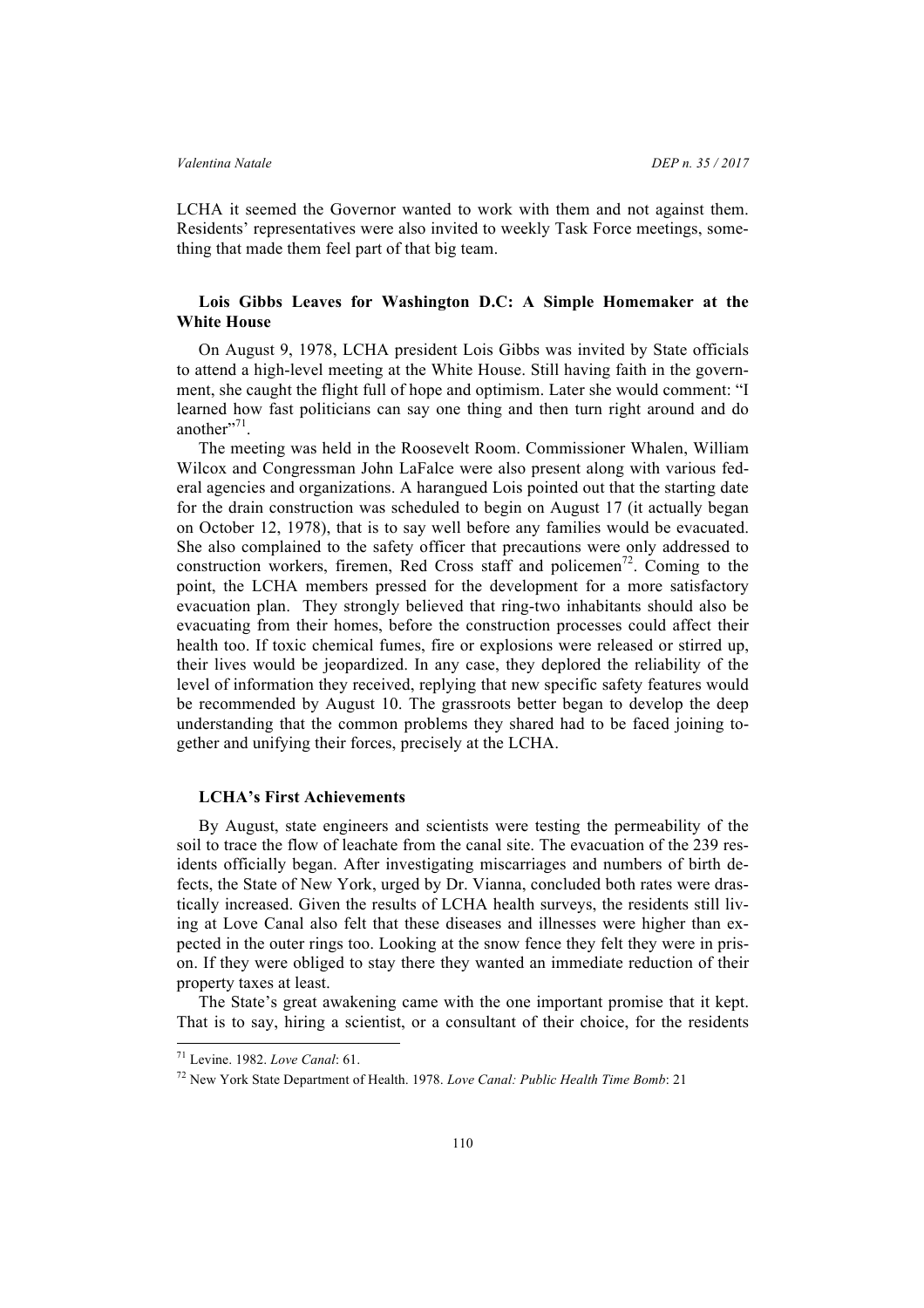whose salary was paid by the State. The consultant was Stephen Lester, a toxicologist-chemist. He helped LCHA to prepare a neighbourhood health registry known as the *Love Canal Chronological Report, April 1978 to January 1980* which provides "a glossary of chemicals definitions that allowed residents, reporters and others to understand the potential connection between human health and environmental hazards"<sup>73</sup>.

The construction work had already begun and buses were available to evacuate people in case those disturbing drums led to an explosion or release of fumes.

One day, enhancing the growing negligence of a State who respected neither honest taxpayers, nor the properties they lived in, Lois recalls a man came into the LCHA office while she was watching the news on TV which particularly shocked her.

He lived on 97<sup>th</sup> Street. The state was going to move him. The man stood there weeping. [...] He was watching the early news, showing the start of construction. As he was watching it, a bulldozer knocked down his own garage, just pushed it down. All his tools were there, as well as other things he had saved for years to buy. They tossed his pool filter to one side and bowled over his pool. [...] No one had told him it was going to happen<sup>74</sup>.

Nineteen more families were waiting for the Governor's decision about taking care of them in case their health was affected during the construction. Three more of these families with poor health records and deep contamination were temporarily relocated in a downtown hotel as the digging might aggravate their conditions. After receiving the dubbed "diagnosis due to address" letter, the 19 families that were supposedly reevaluated felt betrayed by the State.

Gibbs was convinced that the NYDOH was to be blamed. On October 4, a street representative from north of Colvin Boulevard (located in the outer-ring zone), arrived at LCHA office to talk to Lois privately. He told her that his neighbour's seven-year-old boy had just died, and that his death was related to Love Canal<sup>75</sup>. The young child who died of kidney failure was the son of Luella Kenny, a medical research assistant, and Norman, a chemist. The NYDOH carried out an autopsy at Dr. Paigen's request. The results witnessed the fatality was due to nephrosis (various forms of kidney diseases). As nephrosis could be triggered by toxicants, suspicions arose that the boy's death was related to the presence of chlorinated compounds that in some way had been spilled into the creek where the boy used to play all the time<sup>76</sup>.

After that episode, the State of New York seemed to be more cooperative in accommodating the outer-ring families' demands, which wanted the same long-term support obtained by for the inner rings. They were also promised a control-group study, which unfortunately would be never carried out. At least, health surveys began and were addressed to the whole neighbourhood.

 <sup>73</sup> Newman. 2016. *Love Canal: A Toxic History*: 156. The *Love Canal Chronological Report:* at http://library.buffalo.edu/specialcollections/lovecanal/documents/pdfs/lcha\_chron.pdf.

<sup>74</sup> Gibbs. (1982) 2011. *Love Canal*: 94.

<sup>75</sup> *Ibidem*: 93.

<sup>76</sup> Brown. 1981. *Laying Waste*: 46.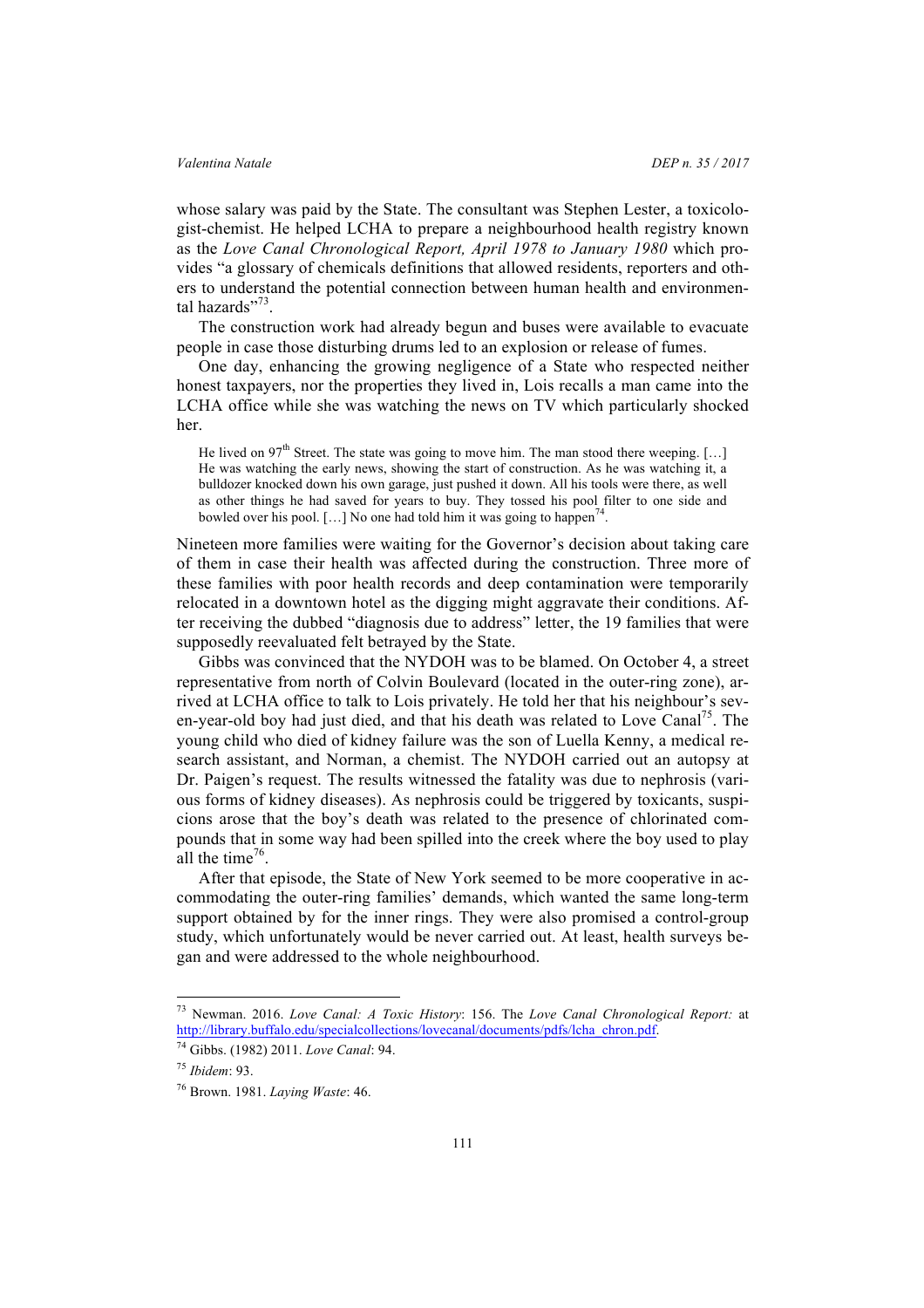### **Discovery of the Swale Theory**

However, roughly nine weeks had passed between governmental decisions of early August and the beginning of the remedial construction work in October 1978. At the end of September, things began to move in the right direction. Dr. Vianna hired a team to collect data in the neighbourhood living east of the canal. In Gibbs's opinion, he really wanted to help Love Canalers. Moreover, he was looking out for people and not just doing mere scientific studies.

He therefore asked for the Homeowners Association's help in the NYDOH surveys. The LCHA made flyers directly asking families to report all their illnesses and to obtain physicians' records to be immediately sent to the NYDOH, in Albany. The Homeowners Association was asked to cooperate on the State's side<sup>77</sup>.

The LCHA study found greatly increased rates of: central nervous and urinarysystem disorders including hyperactivity, migraines, epilepsy, but there were also indications of higher rates of birth defects, stillbirths and miscarriages. All the listed illnesses were plotted on the corresponding Love Canal maps with dots. Lois suddenly recalled that the diseases were clustered in certain areas of the neighbourhood.

Having heard about those interviews, some of the other old-time residents came to the Association headquarters and talked about old huge swales: underground streambeds that ran just behind their houses. Before the area was developed, those natural drainage ditches were covered and filled with both earth and dirt. Motivated by curiosity, Gordon Levine visited the area during the summer of 1978 making an excellent case study. She had been able to provide useful sociological insights to LCHA.<sup>78</sup> According to the sociologist, who soon became a good friend of Lois, swales are "natural drainage ways that can provide preferential routes for the movement of liquids underground"<sup>79</sup>, thus including chemical leachates conducting them well beyond the old dump. Even if there was no evidence of these wet areas, the swales apparently provided an easy pathway for toxic chemicals to migrate out of the previous covered surface. The presence of those streambeds seemed to prove they effectively could.

Then LCHA coworkers provided a city map drawing the swales relocation on it. Looking at the map, Gibbs suddenly realized that the clusters might be connected to those wet areas. Following the path of those underground water courses Lois observed that: "the birth defects were made a perfectly straight line parallel to Frontier Avenue. The birth defects were in houses that stood back to back. It looked as though every house on a corner or near one had a child with a birth defect. Houses on the north end of the canal had respiratory problems. […] All the illnesses were there"<sup>80</sup>.

 <sup>77</sup> Gibbs. (1982) 2011. *Love Canal*: 88.

<sup>78</sup> Levine. nd. *Love Canal*: *Ethical and Methodological Problems on Field Work* http://www.ijmed.org/articles/63/download/

<sup>79</sup> *Eadem.* 1982. *Love Canal*: 89.

<sup>80</sup> Gibbs. (1982) 2011. *Love Canal:* 89.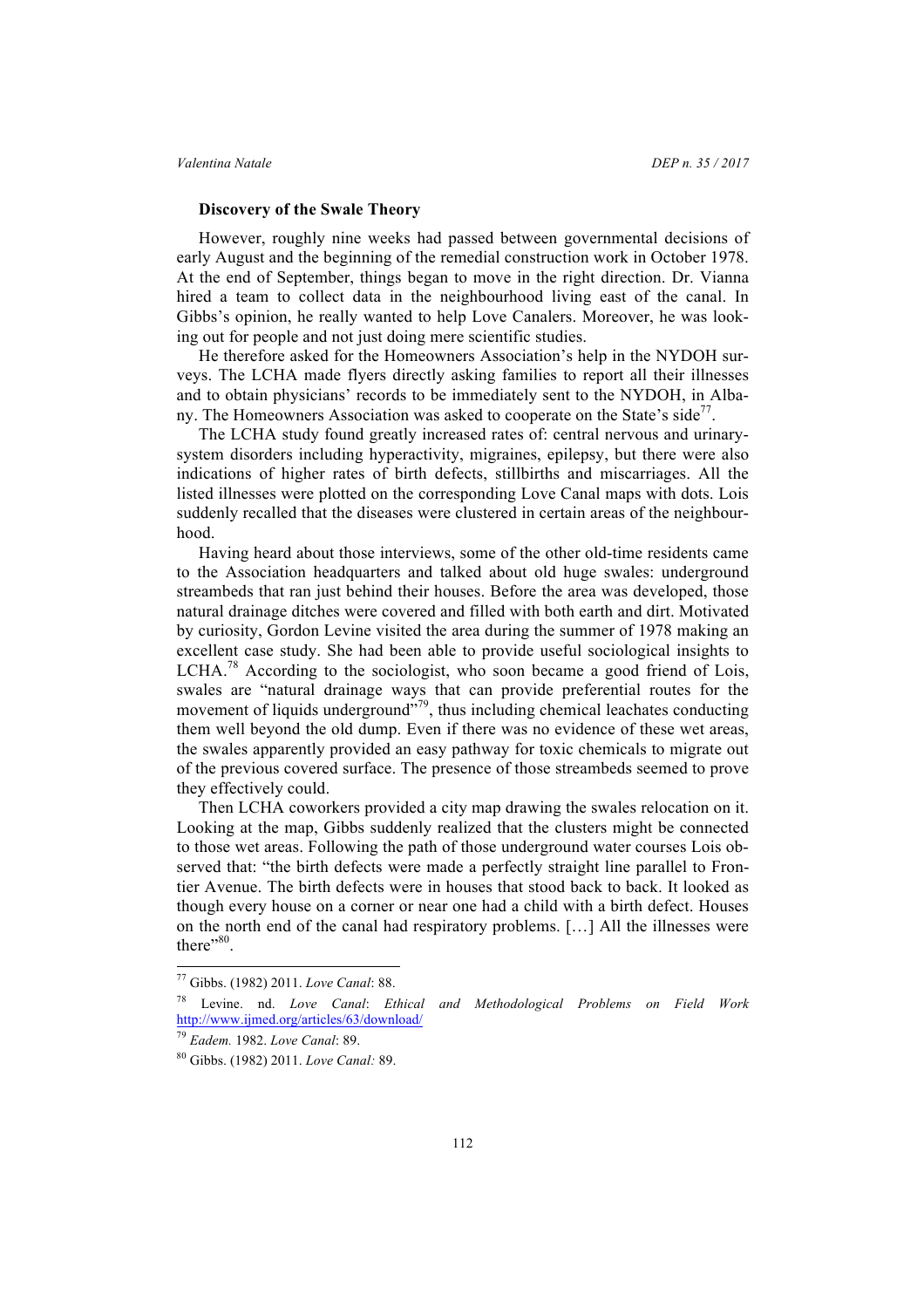### *Valentina Natale DEP n. 35 / 2017*

The following morning Lois photocopied the map with her discovery and met with Dr. Vianna. She explained him that she had come to the conclusion there might be a connection between health problems, the swampy areas and the location of the old swales. For instance, she pointed out that the respiratory problems were to the north side "because of the way the wind blows. […] it must pick contamination from the surface of the canal, and the central and northern portions get it". He looked at the map curiously and told her that if she could verify where the swales were, he would put it into his laptop along with the medical data.

Gibbs felt somewhat encouraged. She showed the map to the reporter Michael Brown who published it in the *Niagara Falls Gazette* on October 4, 1978, and encouraged residents to call the office and report the location of wet places.

### **The LCHA Conducts its First Medical Survey**

Beginning to doubt the competence of the State agencies and losing any remaining faith in the NYDOH, Lois sought outside experts through her brother-in-law. The 19 outer-ring families were still requesting relocation, which was soon denied by the New York State. Nevertheless, a few of them had serious health problems, like cancer, and were terrified chemicals would spread their illnesses. For those families, leaving the neighbourhood would be the very last chance they had. People did not know what to do and there was no effective remedy.

She asked the support of Dr. Paigen and the newly-hired toxicologist expert in environmental studies, Stephen Lester. Guided by Paigen, Lois, and other LCHA volunteers, gathered information about 594 children and adults living at the south side of Colvin Boulevard and about 546 people from an area located north of Love Canal area. Given the limited scientific resources and knowledge, Lois could only use the telephone for that research project. Each respondent was asked general questions. Only a few residents refused to cooperate; moreover, the data may have underestimated the true incidences of the total health damages, because the already evacuated 239 inner-ring families (probably the most exposed families) were not included in the study. More than 75 percent of the homers cooperated in the sur $vev^{81}$ .

When they completed the health survey they had enough scientifically acceptable data to permit a careful analysis. At that point, the Swale Theory was formulated. The materials collected showed there was evident relationship between health issues and the patterns of underground waterways. These findings were awkward for the NYDOH because they suggested that there was a migration route for chemicals. A completely different assumption according to NYDOH experts who asserted that chemicals were moving equally through the soil<sup>82</sup>. Although the studies were not closely investigated, her intention was to inform them about the low rates health problems in dry locations. Comparing them to the high rates of miscarriages, central nervous system problems, kidney and bladder disorders which all clustered

 <sup>81</sup> Paigen, Beverly. 1979. *Health Hazards at Love Canal*. March, 21. Testimony presented to the House Subcommittee on Oversight and Investigation. Quoted in Levine. 1982. *Love Canal*: 92. <sup>82</sup> *Ibidem*:118.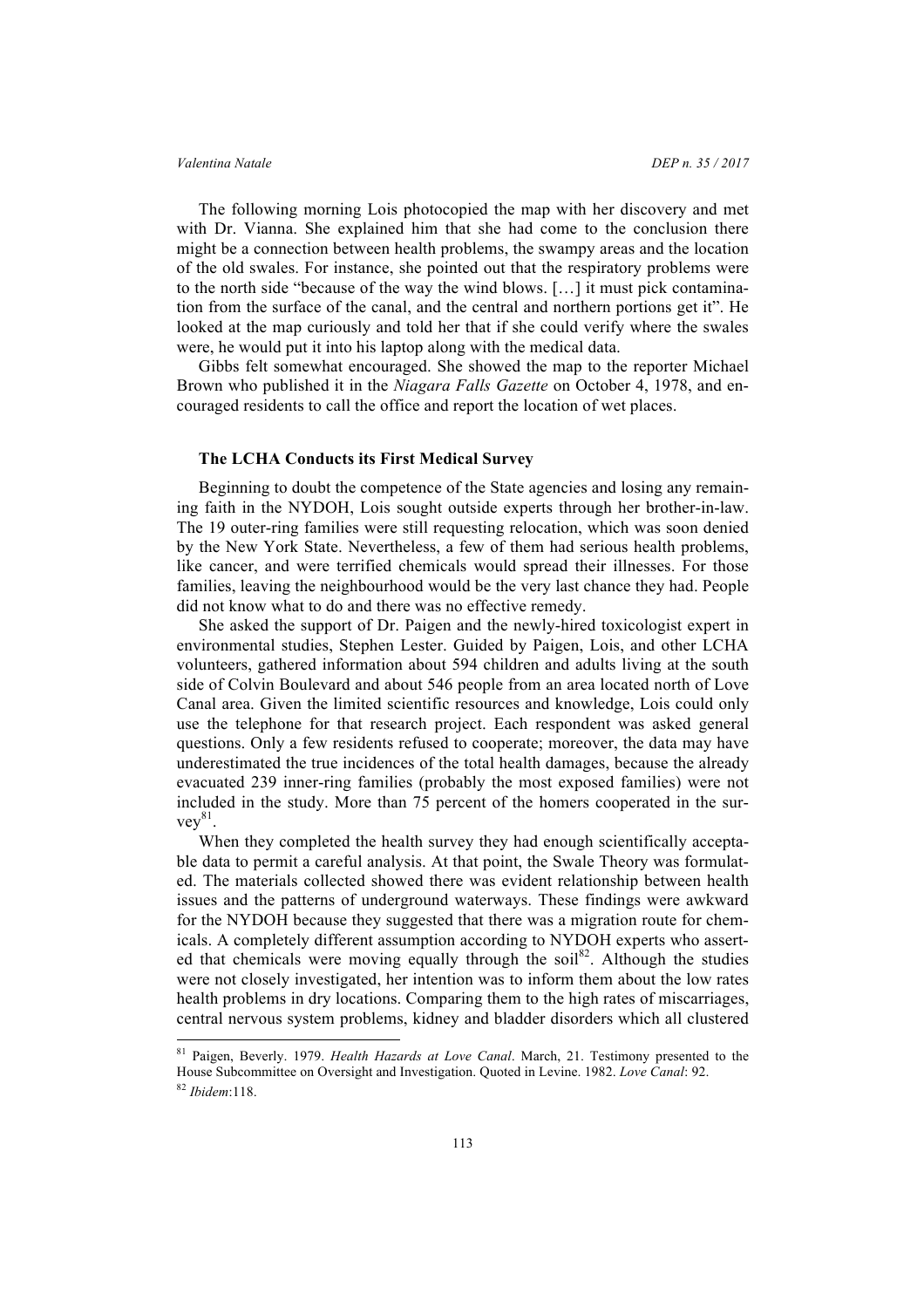along the wet areas. The next day, Dr. Vianna along with other Health Department officials, publicly criticized the data belittling Paigen's scientific qualifications.

The analyses also revealed high traces of dioxin; at least some 15 young boys had signs of toxic hepatitis, liver problems or abnormal liver enzymes and bone disease, which is usually found in older people. Even though the NYDOH was aware of those discouraging results, they preferred not to speak directly with the parents of the children about the further examinations they had planned. They explained everything to the Niagara County Medical Society, instead, which then urged family pediatricians to get the children retested. Unfortunately, whether they discovered something or not, people would never know, because local doctors get their license from the State. Therefore, given its power they did not want to risk any conflict with the NYDOH.

### **Fighting Back: the LCHA Organizes a Picket Action**

The residents decided to hold a public protest, mounting a peaceful picketing action to halt the construction work. The LCHA wanted to emphasize the point that a simple eight-foot green chain-link security fence erected around the first two purchased houses, could not stop the chemicals from migrating into their streets.

On December 8, 1978, a crowd of disgruntled and embittered people decided to campaign against the New York State starting their civil disobedience. All they were demanding for was for more relocations. Armed with "baby strollers stocked only with dolls<sup> $383$ </sup> as a media tool, they marched around them every day, from 5.30 to 9.00 a.m. The picketers also carried slogans about dioxin, forcing the State to stop the trenching<sup>84</sup>. Several newspapers and reporters were there so that tactic garnered significant publicity and reached wider audience. Policemen were also present. The LCHA demonstration aimed to inform workers about the presence of dioxin on the site possibly endangering their health and the risk of taking it home to their families. Despite this, the workers did not care. Picketing and rallies continued for six weeks at which some residents were arrested for blocking remediation vehicles, impeding the government's proceedings<sup>85</sup>. During the second day of public demonstrations, Lois Gibbs herself was also taken to jail for stopping a school bus while pushing a baby carriage to symbolize birth defects<sup>86</sup>. Eventually, she was released the day after together with other 17 protesters.

With their consultants' support, the LCHA members conducted another brief health survey, this time, on inner-ring residents. Six months had gone by since the 239 families had been relocated and they wanted to know how they felt since the relocation. They contacted about 101 families asking them if their health had been improved after they moved from the area. And it had, indeed.

 <sup>83</sup> Blum. 2008. *Love Canal Revisited*: 99-100.

<sup>84</sup> Levine. 1982. *Love Canal*: 97.

<sup>85</sup> Newman. 2016. *Love Canal: A Toxic History*:144.

<sup>86</sup> Brown. 1981. *Laying Waste*: 56.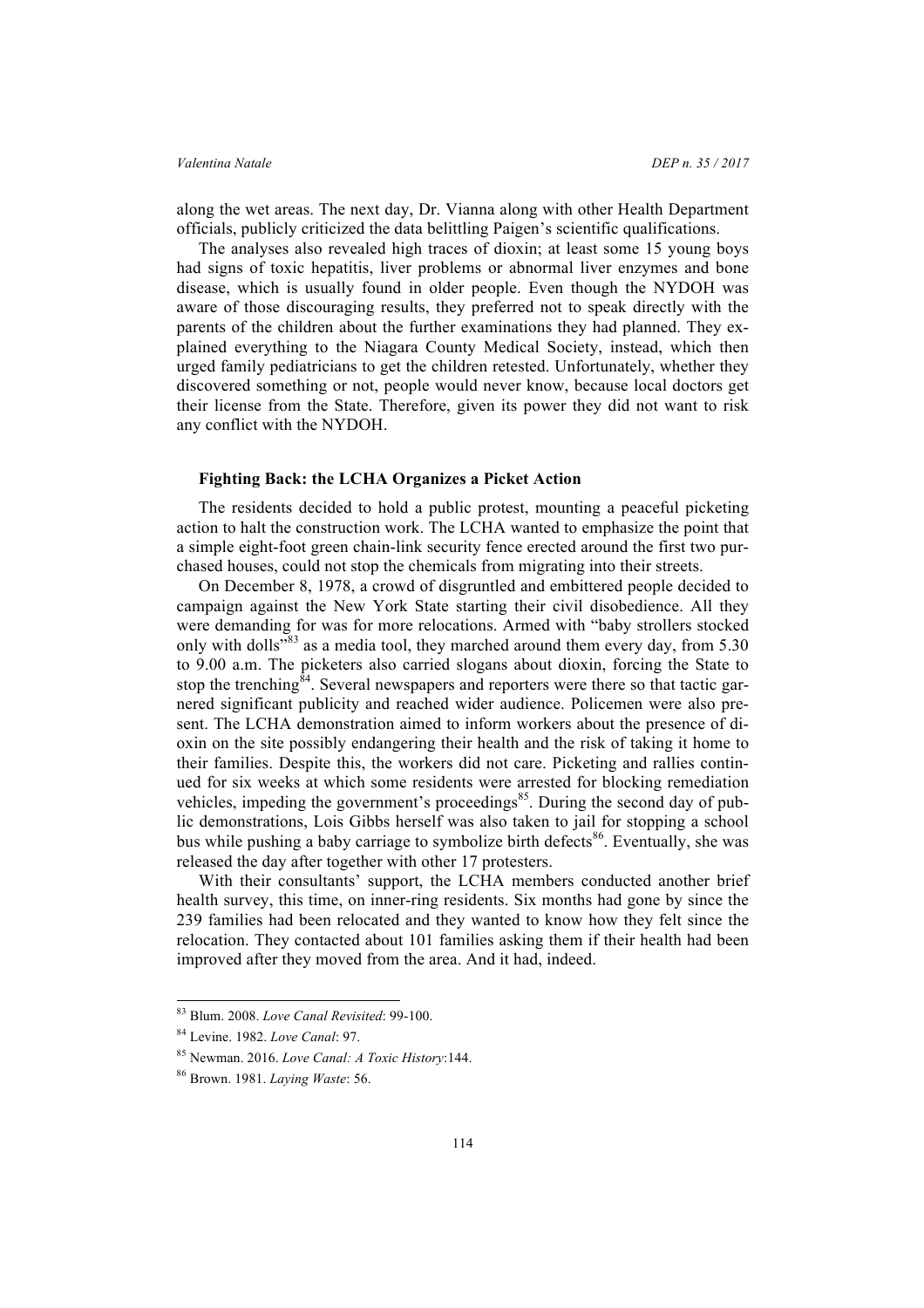### **The Blue-Ribbon Panel Meeting**

During the first week of February, the Paigen–Homeowners Association study was released to the press. Surprisingly, the response from the NYDOH came when Dr. Axelrod called a public meeting with all the residents for February 8, 1979.

Dr. Axelrod finally confirmed the accuracy of the information provided by the LCHA, by placing great reliance on the Swale Theory. After checking the wet area theory with the results they had, he stated that "fetal wastage", fetal malformation and babies with low birth weights were more than double among the residents living near wet areas. The high reproductive problems pressed Axelrod to recommend to the Governor a second evacuation order. He issued his newest policy merely repeating the decision of the previous August 2, 1978. Pregnant women and families with infants under the age of two (roughly 49 families of more 700 remaining in the community), living between  $97<sup>th</sup>$  and  $103<sup>rd</sup>$  Streets, were offered relocation, *if they wished to* until their neighbourhood was declared safe<sup>87</sup>. Certainly, the decision was a step in the right direction, but it was still not enough. The recommended evacuation threatened to divide already aggrieved families; those people ineligible for relocation, namely husbands, brother and sons, had to pay the relocation at their own expenses if they wanted to follow their families.

Lois continued to insist that all residents living between  $93<sup>rd</sup>$  and  $103<sup>rd</sup>$  Streets should be out of the contaminated area. It seemed as if everything was planned in advance. They wanted the State to pay for mass relocation, but it seemed not to be willing to purchase their houses too. The matter was that simple working-class people had few resources to just pick up and abandon their houses. Their entire life savings spent for their homes were at risk, and living on \$150 a week take-home pay with sick children meant more money for medical care and less for house payments, taxes and other debts.

The conflict of interest between the New York State and the NYDOH was evident. There was neither the federal commitment nor the desire to relocate everyone, because those kinds of outcomes would have cost them much money. The residents want to permanently leave the area. Moreover, the State was not practicing birth control and some women did not even know they were pregnant until it was too late for the unborn child. Not to mention the sense of distance and insensitivity of the NYDOH personnel. The Health Commissioner simply reiterated one of his recommendation to a woman who wished to become pregnant:

We have reviewed the request of the Homeowners Association to relocate women contemplating pregnancy prior to their conception, and can find no fair […] for distinguishing between those contemplating pregnancy and other women in the canal area<sup>88</sup>.

Now women were duly warned about the risks involved in conceiving while living in the Love Canal area. It was all their responsibility not the government's. Although it was the Health Department's field, sometimes "uneducated housewives" might prove to be crucial for the community especially when strongly committed. They were understanding the importance of collective actions, which could be cru-

 <sup>87</sup> Newman. 2016. *Love Canal: A Toxic* History: 160.

<sup>88</sup> Axelrod, David. *Letter to Gerald P*. *Murphy*. Quoted in Levine. 1982. *Love Canal*: 108-109.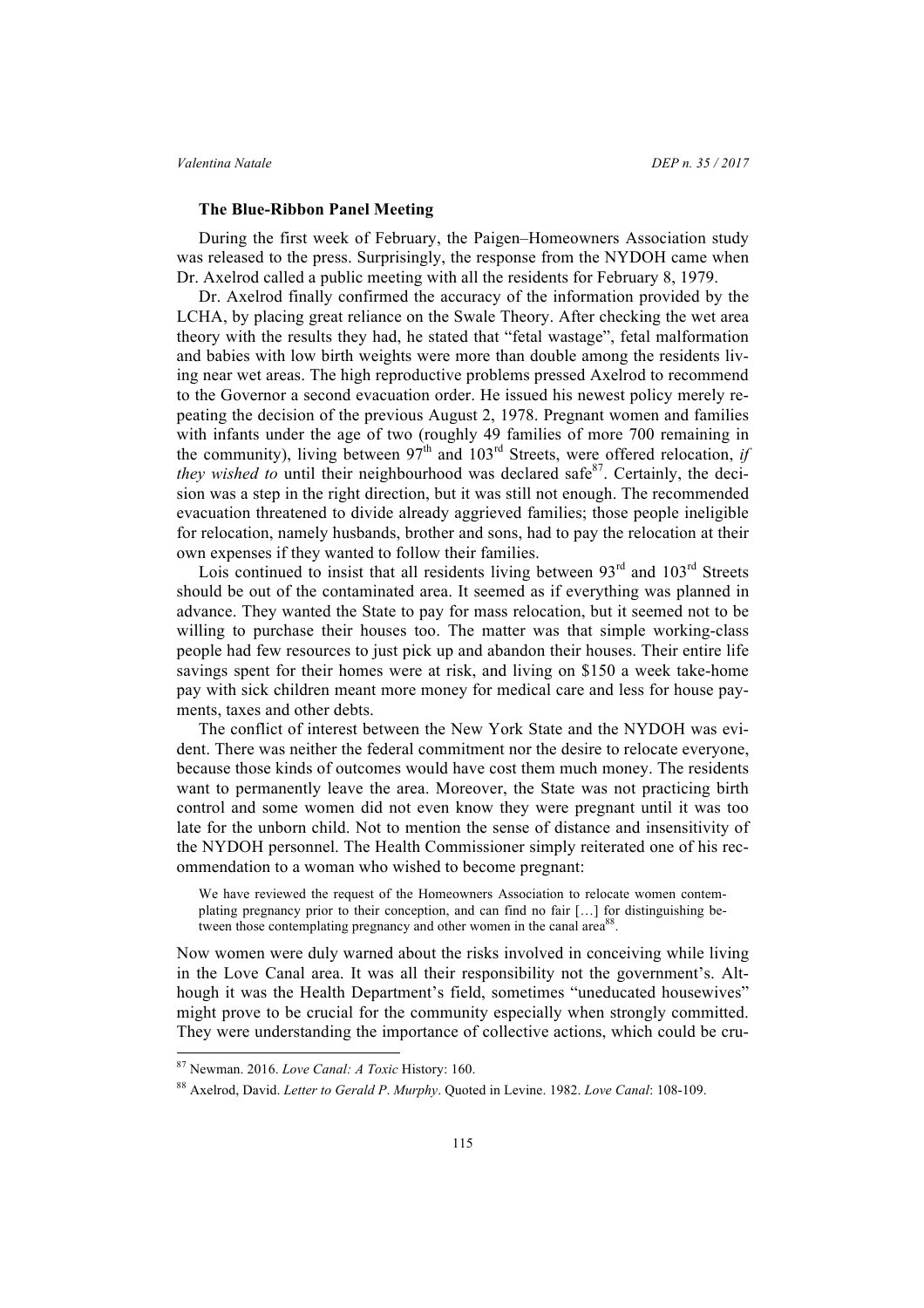cial and lead to political change. They decided to measure the birth defect index in children living in wet areas and born between 1974 and 1978. The study found that nine of the 16 children tested, 56 percent had malformations and were born with a birth defect including mental retardation, three ears, clubfeet and a double row of teeth. The troubles the babies had were the direct consequence of the remedial work construction. The LCHA also examined all the pregnancies that occurred among Love Canal women during the construction period, from January 1979 to February 1980. The survey conducted by Gibbs, assisted by Paigen, showed some of the most compelling data: out of 22 pregnancies only four healthy babies were born. The rest of the pregnancies ended in spontaneous abortions or stillbirths. In that one-year interval, miscarriages or crib deaths increased 300 percent. Deepening the study, the LCHA found that condition related to Love Canal were leading residents to nervous collapse, not to mention an upsurge of suicide attempts among men who felt they had failed to preserve their nuclear families' health.

According to Gibbs, the aim of the study was to push the Federal Department of Health to provide answers, as well as to force the State to use its trained professionals to verify the homeowners' findings. The only thing the NYDOH did was to deny the validity of the Homeowners Association claims, hence Lois voiced complaints publicly. With tables and statistical analysis in hand, Dr. Paigen moved the issue forward releasing a press statement. She said that in her opinion the entire area constituted a threat to health, and that NYDOH and LCHA findings were enough to justify the immediate removal of at least 140 and up to 500 families from the wet areas and at the State's expense<sup>89</sup>.

By the end of August 1979, the long-awaited construction work had begun at the north end of the canal. Upon the first anniversary of the Love Canal evacuation, the concerned LCHA members who were still living near the abandoned streets, began to show signs of illnesses. Their sickness was caused by the remedial trenching work, which inadvertently continued to release caustic fumes and chemical dust into the air especially during warmer days. Lois poignantly recalled that all residents were growing more irritated at the State's refusal to evacuate them despite clear evidence of their sickness. Because of the heat of the summer they could barely breathe. The distinctive odor of C-56 was hanging all around the outlying areas.

The air was humid hot and stagnant. And it reeked of chemicals. […]. The fumes were thick. They made your eyes water, or you coughed. Someone described it as similar to trying to breath underwater<sup>90</sup>.

The situation was unsustainable, the entire neighbourhood kept on trying to stop the remedial construction, until the on-site State Task Force coordinator heeded their pleas, housing a few families at Niagara University. Those who were feeling ill from fumes, or from other causes related to construction, were given the possibility to leave the area for 48 hours, only after showing family doctors' slips proving that their well-being would be jeopardized coming back home. Not surprising-

 <sup>89</sup> Levine. 1982. *Love Canal*:126.

<sup>90</sup> Gibbs. (1982) 2011. *Love* Canal: 150; 152; 155.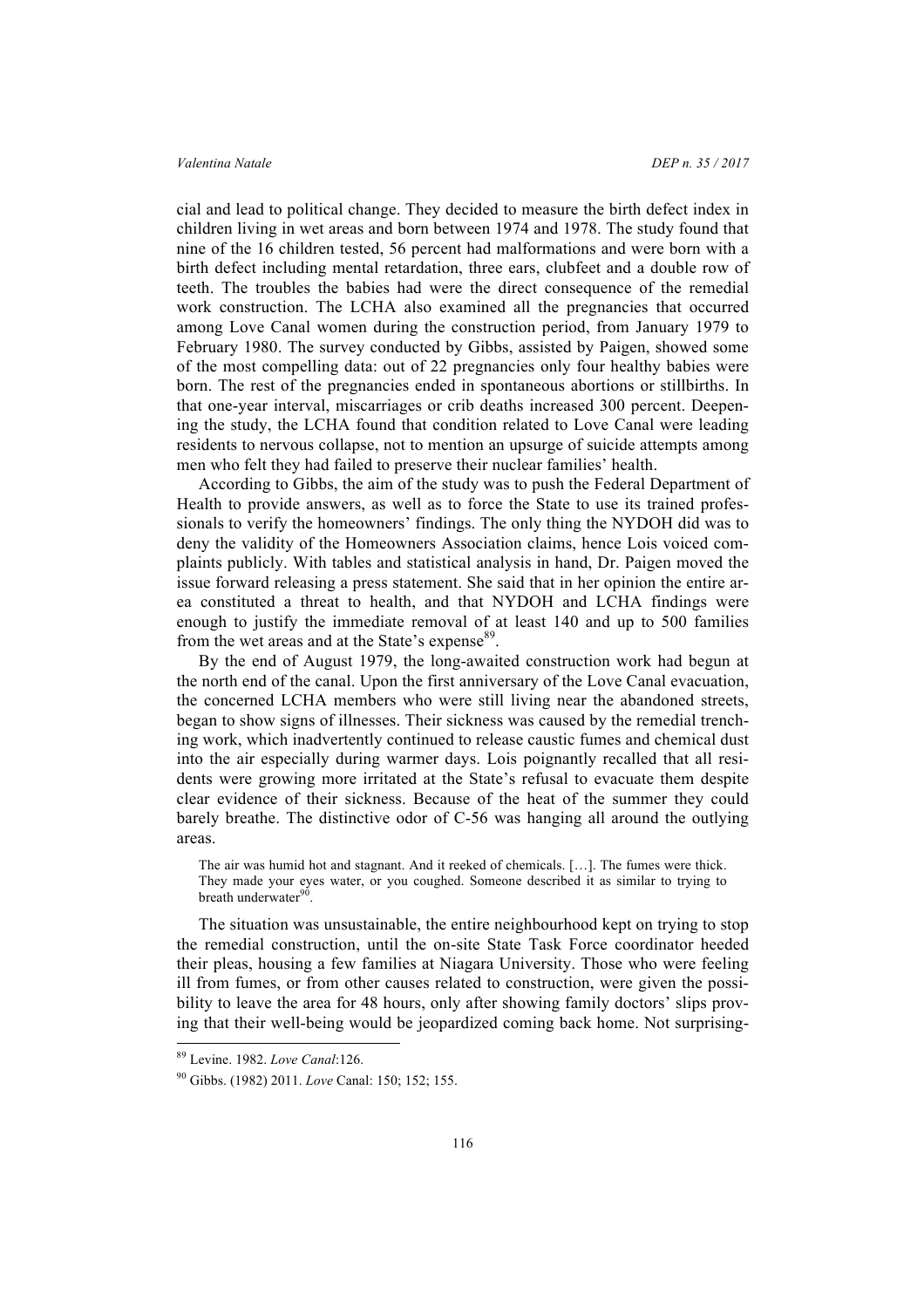ly, after a few days from that temporarily evacuation, people felt significantly better.

### **The USEPA Confirms the Presence of Dioxin: The "Motel People"**

On August 21, after Paigen's slide presentation of the studies, Dr. Axelrod held a Task Force meeting together with the Mayor, the City Manager and other States Task Force representatives. Commissioner Hennessy opened the meeting declaring that additional soil samples taken at the southern end of the canal found the presence of dioxin in a chemical holding tank in concentrations of 176 parts per billion and of 5.3 part per billion in a soil sample $91$ . That news meant that the chemicals had migrated towards the outer-ring homes.

That was the point of no return. One year had then passed and during that period the government breached fundamental rights of its nationals. There was no way to restore trust and confidence. Everything was chaotic: men, women and children too, had reached the point of psychological breakdown. Their hopes to be relocated after dioxin findings soon vanished. Before the meeting was closed, Dr. Axelrod refused further relocation. All they obtained was the closure of the  $93<sup>rd</sup>$  Street School located five blocks from the northernmost part of the canal "because of radioactive slangs discovered on school grounds<sup> $\frac{952}{2}$ </sup>. By then, from late August through the first week of November, there were almost 125 nomadic families living in precarious situation, in temporary dwellings and waiting to know their fate.

New York State had no clue about how to cope with that situation, and on top of that, they continued to deny permanent relocation. Without a place to stay, a group of 270 hostile persons were housed for several days at the dormitories of Stella Niagara Education Center, a retirement home for nuns.<sup>93</sup> The help they received from the organized churches and from other people of faith was largely appreciated  $94$ . For instance, the Franciscan nun, Sister Margeen Hoffmann, Executive Director of the religious group known as the Ecumenical Task Force of the Niagara Frontier (ETF for short), took vigorous action in housing more than 300 residents during that Labor Day weekend at a parochial boarding school<sup>95</sup>. Unfortunately nothing came from that meeting: government agency was not willing to come to their rescue whatsoever. Nobody could do anything for her; Love Canal did not fit any category for which there was a policy. State officials seemed to minimize the problem. While Gibbs was in Washington, both her children got sicker. That episode made Lois understand their house was not a safe place for them, hence Harry, her husband, moved them into the Howard Johnson Motel on Pine Avenue to minimize exposure. For the first time, Lois felt a lack of interest for her home. Residents

 <sup>91</sup> Love Canal Homeowners Association. 1980. *Love Canal Chronological Report, April 1978 to January 1980*. s.l.: Love Canal Homeowners Association.

<sup>92</sup> Brown. 1981. *Laying Waste*: 57.

<sup>93</sup> Blum. 2008. *Love Canal Revisited*: 103; *Love Canal Chronological Report, April 1978 to January 1980*.

<sup>94</sup> Brown. 1981. *Laying* Waste: 57.

<sup>95</sup> Levine, *Love Canal*: 204.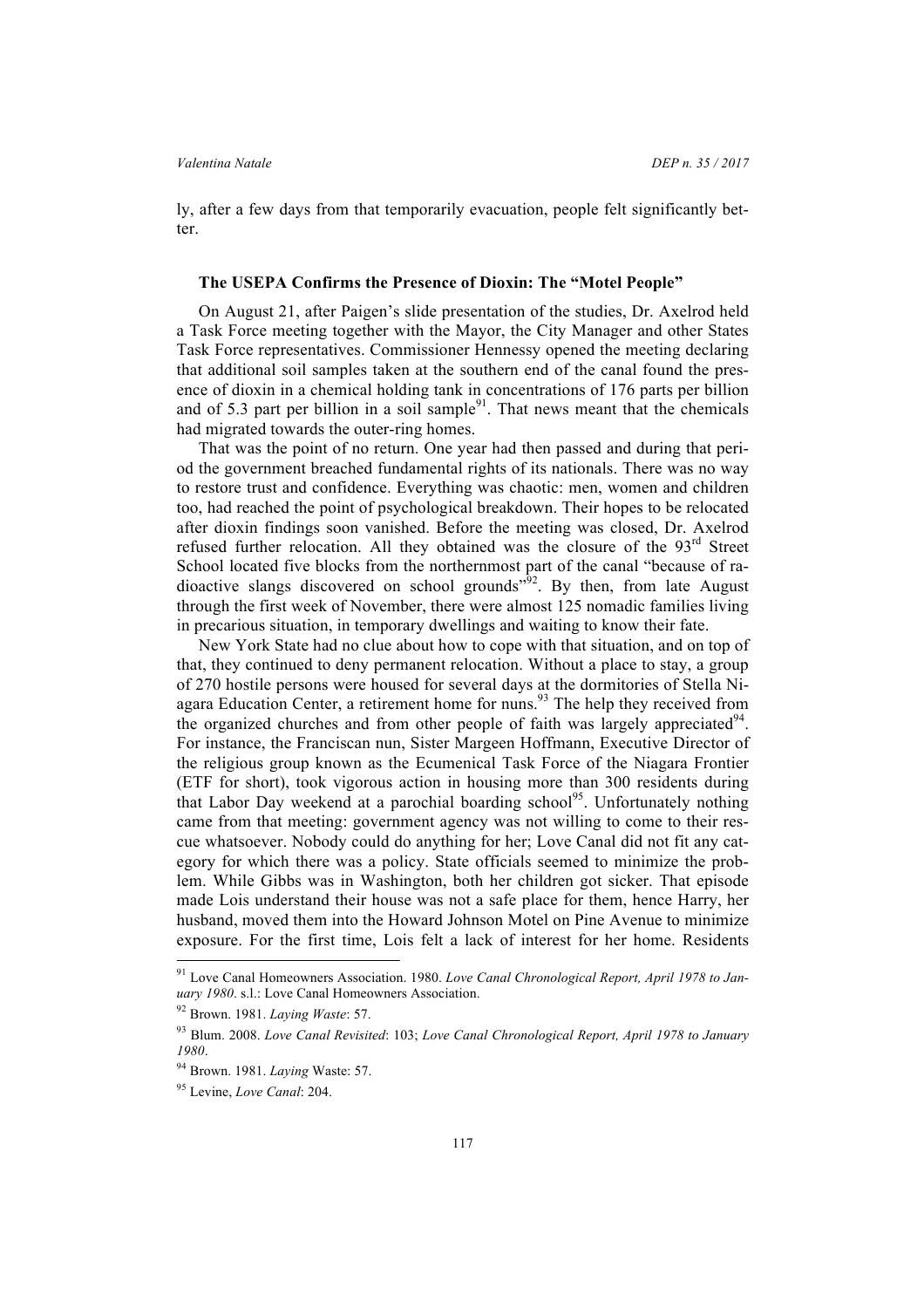were all becoming ill from fumes, their daily routines, their customary work and hobbies had been completely disrupted. To better draw good media coverage, Lois and her co-workers decided to call themselves the "Motel People". That name was coined because of a certain kinship residents felt with the boat people escaping from Vietnam.<sup>96</sup> They wanted the world to know their drama.

According to Lois Gibbs, targeting the media is one of the twelve basic organizing principles if a community wants to form a coalition to stop any dioxin exposure by launching a media campaign. In her book, *Dying From Dioxin*, Gibbs lists all the necessary steps that are necessary for a successful "Stop Dioxin Exposure Campaign":

Talk and listen. Figure out who you should talk and listen to first. Create and distribute facts sheets. Recruit new members. Conduct meetings. Create an organizational structure. Set goals. Identify targets. Conduct research. Take direct action. Target the media. Use laws and science to support organizing $97$ .

On October 4, Ken Sherman head of the New York Public Interest Research Group (NYPIRG for short) arranged a well-publicized Love Canal toxic trip for Tom Hayden and Jane Fonda, a movie star well-known for her support of environmental causes. That day, Lois went to Buffalo with Harry to join Fonda's bus tour of the off-limits remediation area. She told her "about the plight of the people at Love Canal and some of their tragic stories."<sup>98</sup> After that emotional visit, Jane Fonda expressed Paigen's same opinion confirming that the entire subdivision should be evacuated<sup>99</sup>. The Homeowners Association's pressure and stir to relocate the remained families intensified so much there followed the decision of a pilot cytogenetic study (the study of blood chromosome) conducted by some expert geneticists of the Health Research Division in January 1980. The written report arrived in Washington D.C. on May 15, 1980 and revealed that eleven individuals, among the 36 collected specimens, exhibited unusual chromosome aberrations and abnormalities possibly related to high chemical exposures $100$ .

The following morning, May 16, *The New York Times* and the *Buffalo Courier-Express* carried front-page stories leaking the news about the study. Gordon Levine describes the day when USEPA officials arrived to inform the affected individuals

 <sup>96</sup> Gibbs. (1982) 2011. *Love Canal*: 161.

<sup>97</sup> Gibbs.1995. *Dying from Dioxin*: 159-160.

<sup>98</sup> Gibbs. (1982) 2011. *Love Canal*: 163; 164.

<sup>99</sup> Levine. 1982. *Love Canal*: 137.

<sup>100</sup> Levine. 1982. *Love Canal*: 139.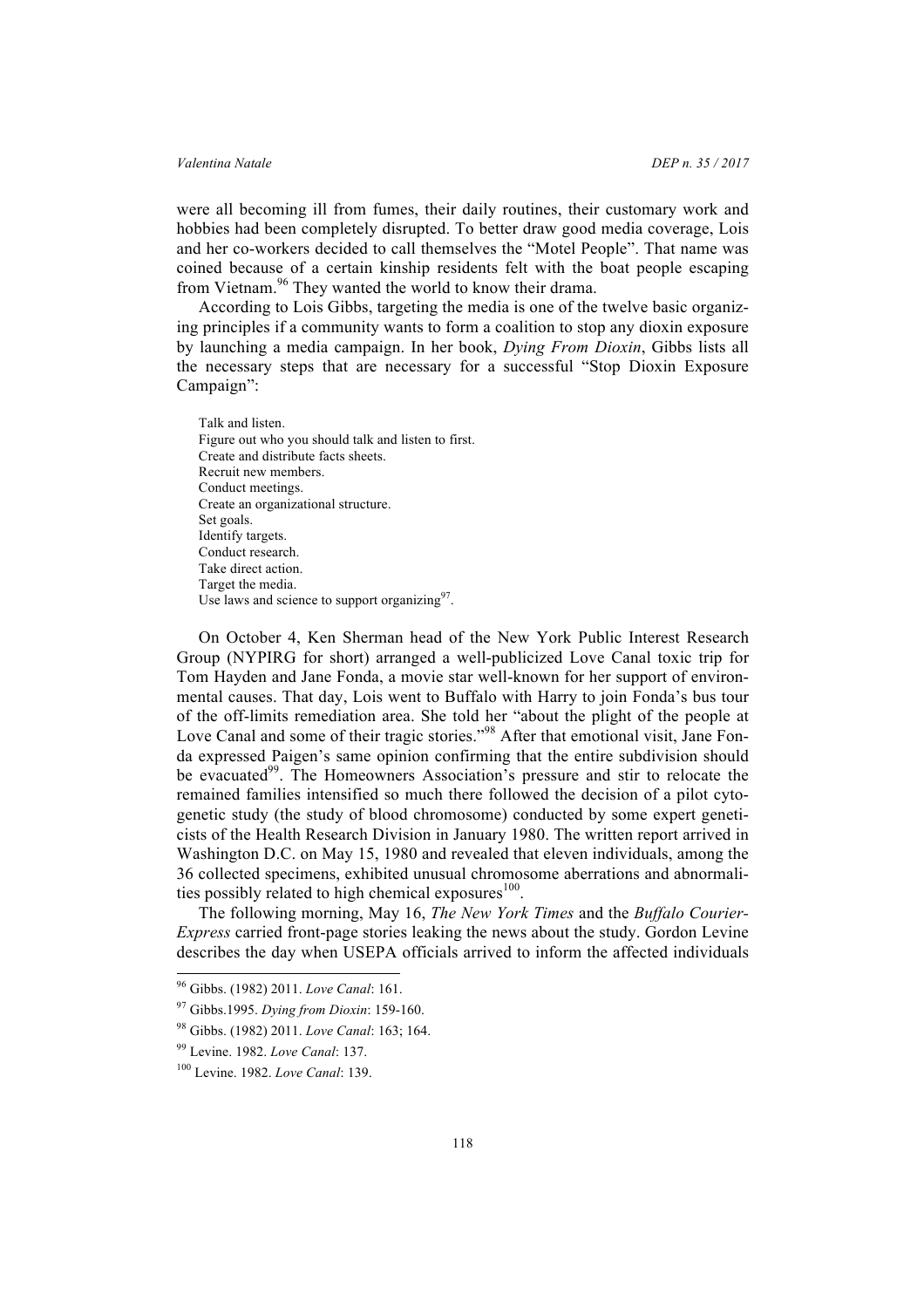about the possible implications related to chromosome break (fetal damage, tumors, genetic damage and development of cancer among the others) $101$ .

### **Taking Two USEPA Representatives Hostage**

By that time, nearly three days had passed after the group of 36 residents had been told the results of the chromosome test. On the morning of May 19, 1980, a small crowd gathered at the Homeowners Association headquarters waiting to hear the results of another examination which had been conducted by Dr. Stephen Barron, a neurologist from SUNY at Buffalo, some days before. The examination consisted of a pilot project to check eventually peripheral nerve damage on residents. As Levine illustrates, the nerve-conduction study showed that "a higher percentage of the 35 Love Canal subjects showed slowing in conduction of nerve impulses when compared with twenty people in a control group who did not live near Love Canal $^{\prime\prime\prime\prime\prime}$ .

His findings were presented to residents to whom it was explained that further examination would be necessary "before anything could be *conclusively* determined about the meanings of that study." $103$  At that point frustration and anxiety stirred the waiting people. Furthermore, they were told that two USEPA representative, a doctor and a public relations man, had remained in Niagara Falls but they had not been present at the Association quarters for the whole morning.

In the afternoon, Lois was showed a newspaper headline that shocked her. The front-page story carried: *White House Blocked Canal Pullout*<sup>104</sup>. The situation was extremely chaotic, the White House had stalled their evacuations. As the news spread quickly, the crowd became angrier and angrier. Lois went out from her office and tried to talk with people. Women and men reacted, yelling at people in the streets, throwing gasoline on trees and tires. A woman poured gasoline on a lawn forming the letters E, P, A and set the grass on fire. The blazing letters surprised the crowd with cheers and applauses and attracted press attention, which was crucial for the Homeowners Association.

Gordon Levine was there when the health peril was made public, "I saw people moving out of their well-kept homes, met a pregnant woman convinced that she was carrying a monster, spoke to another woman afraid that her daughter would be unable to bear children [and] saw worried men and women lined up to get information [...]."<sup>105</sup> Lois knew about the two USEPA representatives who were in Niagara Falls, and she started calling every motel and hotel in the area to locate them. Her persistence was rewarded when she finally reached both Frank Nepal, the public-relations officer, and Dr. James Lucas, urging them to come to the LCHA office immediately and talk to the residents.

 <sup>101</sup> *Ibidem*:143-144.

<sup>102</sup> *Ibidem*: 147.

<sup>103</sup> *Ibidem*: 148. Italics added.

<sup>104</sup> MacClennan, Paul.1980. *EPA Recalls Two Officials Held by Crowd* (May, 29). Quoted in Levine, *Love Canal*:148.

<sup>105</sup> Newman. 2016. *Love Canal: A Toxic* History: 139-140.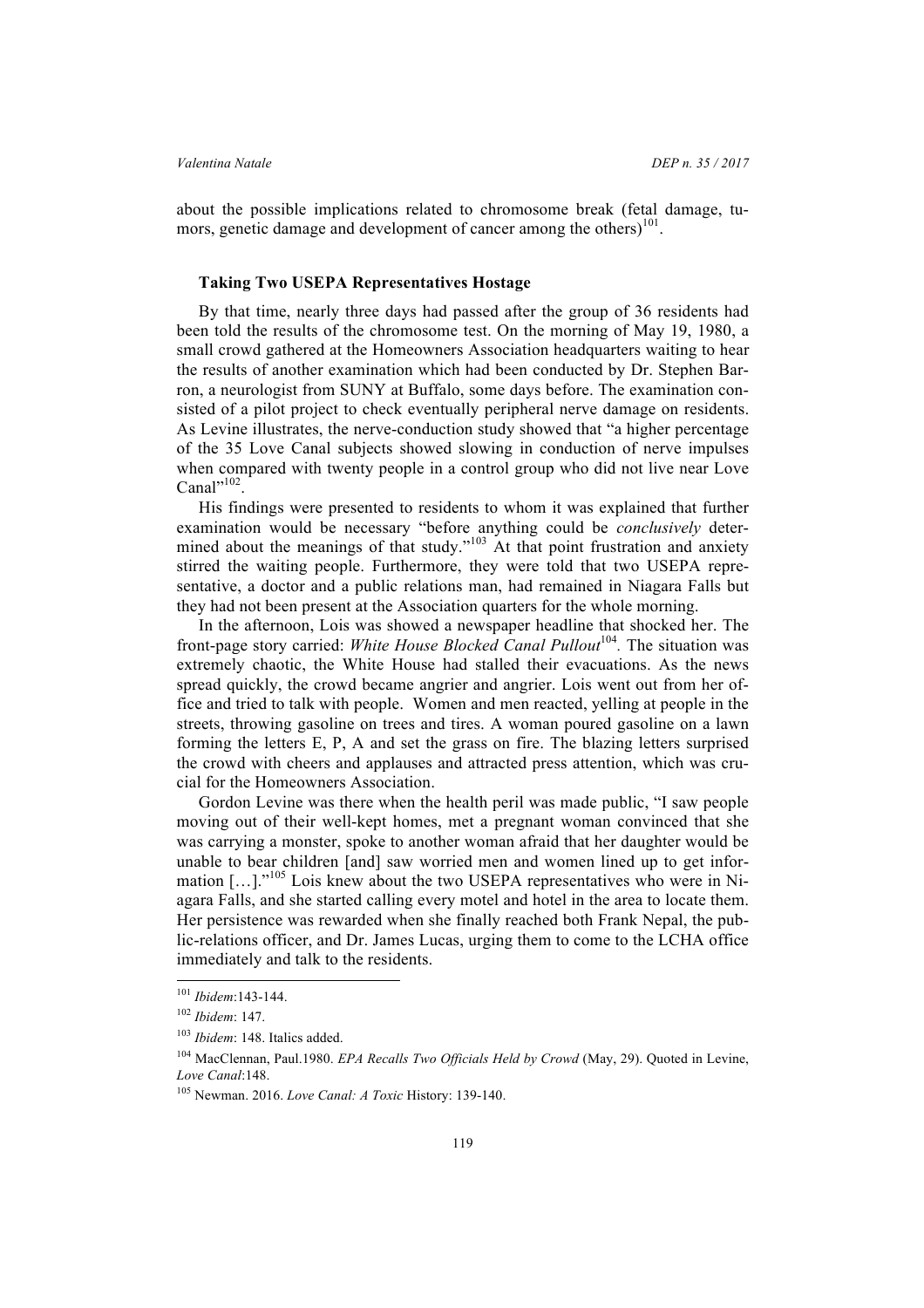### *Valentina Natale DEP n. 35 / 2017*

They arrived at about 3:30 p.m. By that time almost 300 people were surrounding the Association headquarters. Several policemen tried to calm them down. When the two representatives walked into the Homeowners Association office, the only occasion for Lois to grab attention was breaking the law adopting a certain degree of violence. As a consequence, she told them that they were hostages of the "Love Canal People". She informed the two men that the LCHA had decided to detain them to protect them from the crowd. Frustrated and angry with the government, the hectic crowd expressly wanted them until President Carter had promised the evacuation of those remained 700 families still trapped in the dump site area. Lois then decided to telephone the White House and put in a call to President Carter's chief of staff, Jack Watson, who had been involved in the Love Canal story since 1978. When his secretary answered the phone, Gibbs calmly explained: "My name is Lois Gibbs, president of the LCHA, in Niagara Falls, New York. The Love Canal residents are holding two USEPA officials hostage. I would like to speak to Mr. Watson about this matter"<sup>106</sup>. The answer petrified her. She was told that she should let the USEPA officials go and that people who have cancer do not necessarily live at Love Canal<sup>107</sup>.

The USEPA representatives remained in the office until 9:30 p.m., they were fed homemade cookies and sandwiches and they were allowed to use the phone if they wished to. The crowd was close to riot and Lois felt the responsibility to protect the hostages from possible harm. After roughly five hours, despite Congressman LaFalce, Charles Warren from the USEPA regional office and Attorney Richard Lippes' negotiations, the residents refused to release the two hostages. When the FBI was called, they gave Lois seven minutes to set the hostages free or they would rush the crowd. At that point she walked out on the porch and in front of the TV cameras she asserted: "Congressman LaFalce is meeting with the President for dinner. […] Here is the message we should deliver to Washington. Here are your EPA people. What you have seen us do here today will be a Sesame Street picnic in comparison with what we will do if we do not get evacuated. We want an answer from Washington by noon Wednesday!"<sup>108</sup>. That hostage business was chosen as a good strategy for media attention but it could have cost Lois five years in prison. Nevertheless, the USEPA officials decided not to file any charges against any LCHA members. Instead, the risky maneuver received good press coverage and affected the relocation decision of Wednesday afternoon. In this regard, Gibbs commented: "We've gotten more attention [from the With House] in half a day than we've gotten in two years"<sup>109</sup>.

On May 20, 1980, the day after the hostage episode, the Niagara County legislators met. Their vote was whether to participate in the revitalization agency program to purchase the homes in the outer rings. According to Gibbs, "the agency had only \$10 million, about one third of the necessary money"<sup>110</sup>, hence if the legislators had

 <sup>106</sup> Gibbs. (1982) 2011. *Love Canal*: 175.

<sup>107</sup> *Ibidem*: 176.

<sup>108</sup> *Ibidem*: 181.

<sup>109</sup> Levine. 1982. *Love Canal*: 149.

<sup>110</sup> Gibbs. (1982) 2011. *Love* Canal: 182.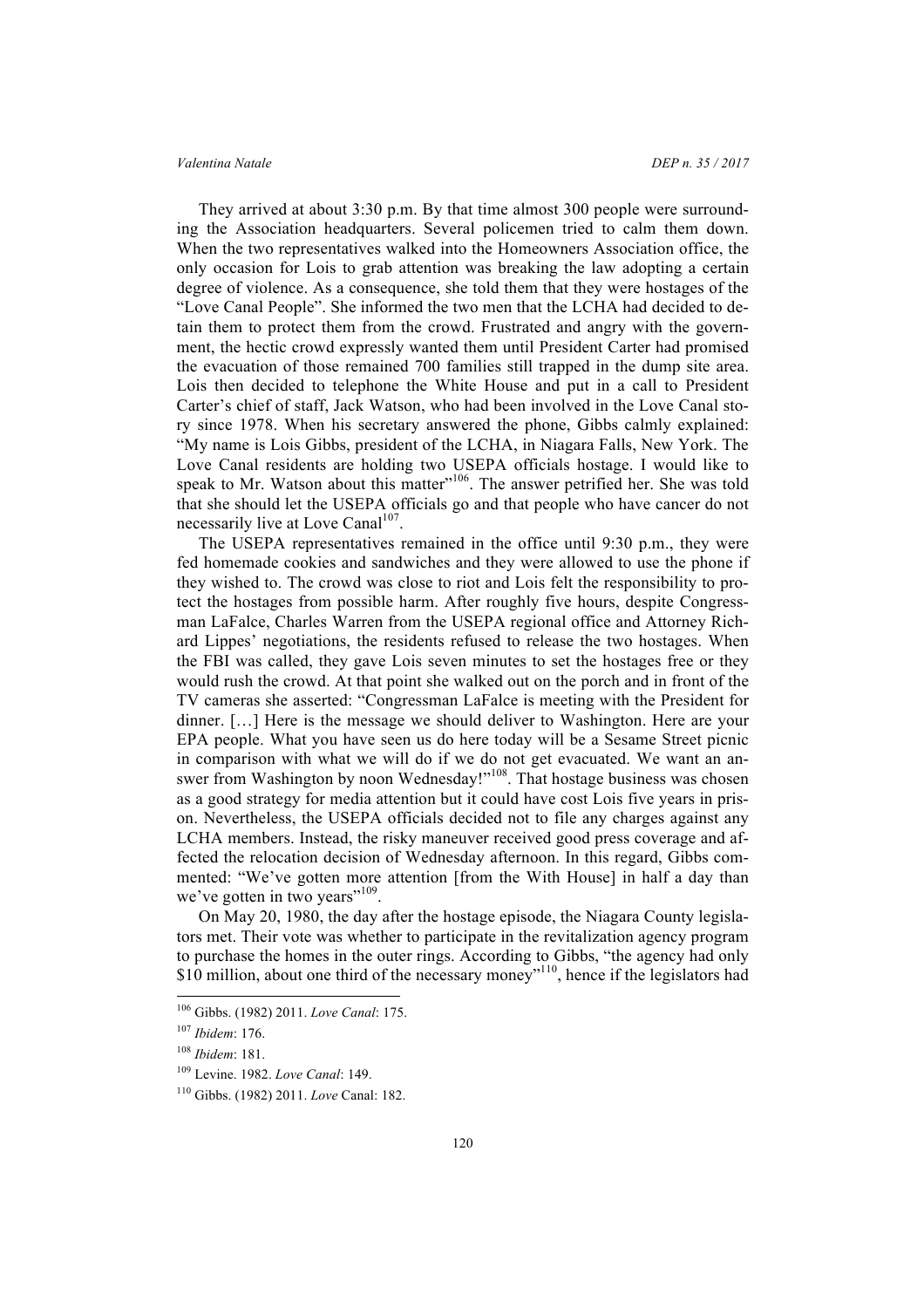not given their funds support, the agency would not be established. Lois was taken by surprise when the legislators voted 15 for participating and 16 against<sup>111</sup>. Apparently there seemed to be no answers to residents' queries and the situation led to a sense of anguish and disillusionment among them. The turnabout came the next day, at noon on Wednesday, May 21, when President Carter announced the eagerly-awaited decision, declaring that a special measure would be introduced to implement the promise of revitalization and to extend evacuation boundaries. Two years after the Carter administration's declaration of the existing health emergency, the rest of the Love Canal community was offered the option of moving away. They were given the possibility to move to any hotel, motel or apartment they wanted to until more permanent stabilizations could be found. Furthermore, all the costs would be paid by the Federal Disaster Assistance Administration (FDAA).

The leaders of the LCHA jumped with undisguised glee. They fought City Hall, they went up against state and federal agencies and commissions and finally they won. They "were laughing, crying, hugging each other, dancing around, and saying, "We won! We won! We're out!"" in a moment caught by the cameras<sup>112</sup>. Lois sensed that the final victory was near. She stated: "We knew that if they moved us temporarily, we would eventually be moved permanently. […] We celebrated by taking the red carnations we had been wearing since taking the hostages and throwing them into the air, saying we were now free! Our babies would be safe from further exposure to Love Canal poisons"<sup>113</sup>. By 1982, after years of hearings, health tests chemical sampling and grassroots organizing, approximately 950 families where evacuated and their homes paid for at the cost of 24 million dollars.

On June 18, 1980, Lois Gibbs was invited to appear on the *Phil Donahue Show*: her "last media blitz" as Blum described it. In fact, that invitation was seen as a tool to exert some kind of pressure on government to go into action and relocate residents permanently. Another chance for Lois was in September when ABC's *Good Morning America* called her. The talk show aired on September 19 and was used by the LCHA to push the Carter administration to keep their word. Gibbs described "the health effects, the present hotel living arrangements, and how people were suffering. Some marriages had broken up, and children were becoming insecure". She openly accused "the EPA's Barbara Blum, the White House and the Carter Administration of washing their hands of the Love Canal"<sup>114</sup>.

On October 2, 1980, President Carter's response arrived when Lois Gibbs received a call from the White House: the Revitalization Committee had finally been established and President Carter was going to visit the Niagara Falls area. The purpose of the visit was to sign the agreement with which the State of New York would be offered a loan of additional \$15 million at 8.25 percent interest by the federal government to purchase the Love Canal homes in the outer rings and to fulfill the revitalization of the ten-block area<sup>115</sup>. With federal government support,

 <sup>111</sup> *Ibidem*: 183.

<sup>112</sup> *Ibidem*: 187.

<sup>113</sup> *Ibidem*.

<sup>114</sup> *Ibidem*: 192.

<sup>115</sup> Levine. 1982. *Love Canal*: 213.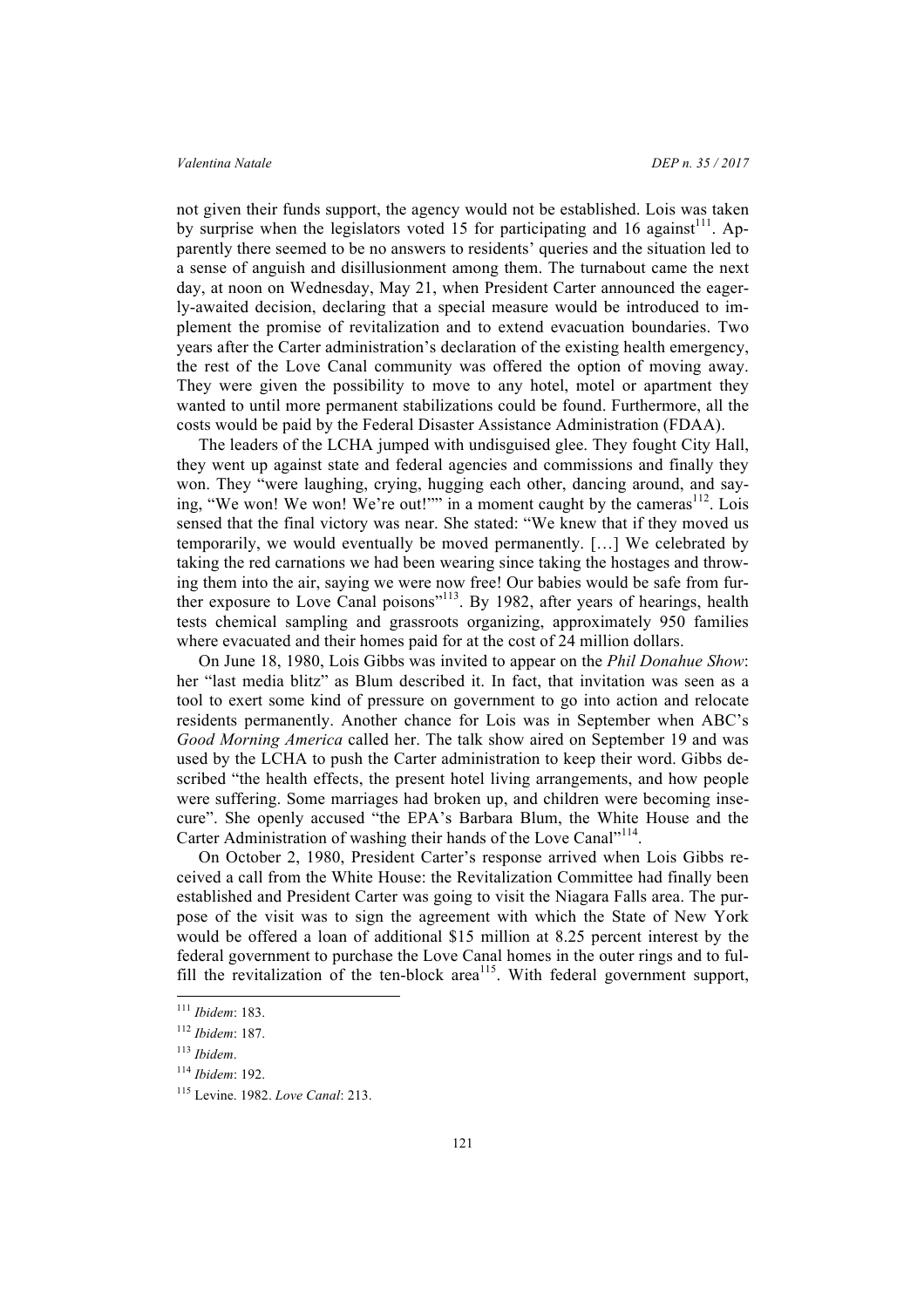New York officials began to take responsibility for the health and safety of its citizens. That was a crucial step forward with which Carter Administration was committing to ensuring the relocation; thus he wanted Lois to be present when he signed the authorization bill.

### **Is there a right to a healthy environment?**

Ecological emergencies raised awareness at the international level of the need to protect the environment for present and future generations. It was only in the 1990s that international environmental law developed, mainly through non-binding acts (Stockholm and Rio Declaration being two examples). In many ways, Lois Gibbs and other activists around the world paved the way for an action that had to be elaborated at the international level. Still nowadays, however, the issue of whether or not a right to a healthy environment exists is controversial. Outstanding authors have commented on the possibility of conceptualizing a right to a decent environment and locating it within the corpus of economic, social, and cultural rights. According to Boyle, "clarifying the existence of such a right would entail giving greater weight to the global public interest in protecting the environment and promoting sustainable development"<sup>116</sup>. This right is gradually consolidating at the international level and would be fundamental in overcoming the inherent limit of treaties whose focus is the transboundary element of pollution. As Love Canal has showed, States should be obliged to grant a safe environment to all their nationals and people residing in their territories.

### **Gender at Love Canal**

After Love Canal, women's lives changed completely: "the women of Love Canal" affirmed Gibbs, "are no longer at home tending their homes and garden [...]. Women who at one time looked down at people picketing, being arrested and acting somewhat radical are now doing those very things. Now in many households dinner is not ready at 5 o'clock, laundry is not quite done, and the neighbor is taxiing the children around"<sup>117</sup>.

The main reason why men preferred to remain silent was that, working in the local industries, they were afraid of being directly involved in the tragedy against the companies that employed them; hence their reluctance to jeopardize their workplace. Women's activism, instead, was pushed by the harmful presence of toxic chemicals that was threatening the very foundation of the traditional nuclear families. According to Newman, "most neighborhood women became activists in this first place precisely because they felt that their sphere of influence, the *home*, was under siege"<sup>118</sup>. However, we must not minimize men's involvement in the

 <sup>116</sup> Boyle, Alan. 2012. "Human Rights and the Environment: Where Next?", in *European Journal of International Law* (23): 642.

<sup>117</sup> Gibbs.1980. *Love Canal*, Conference on *Women and Life on Earth*. Quoted in Carolyn Merchant, *Earthcare, Women and the Environment*, New York: Routledge: 157.

<sup>118</sup> Newman. 2016. *Love Canal: A Toxic History*: 133.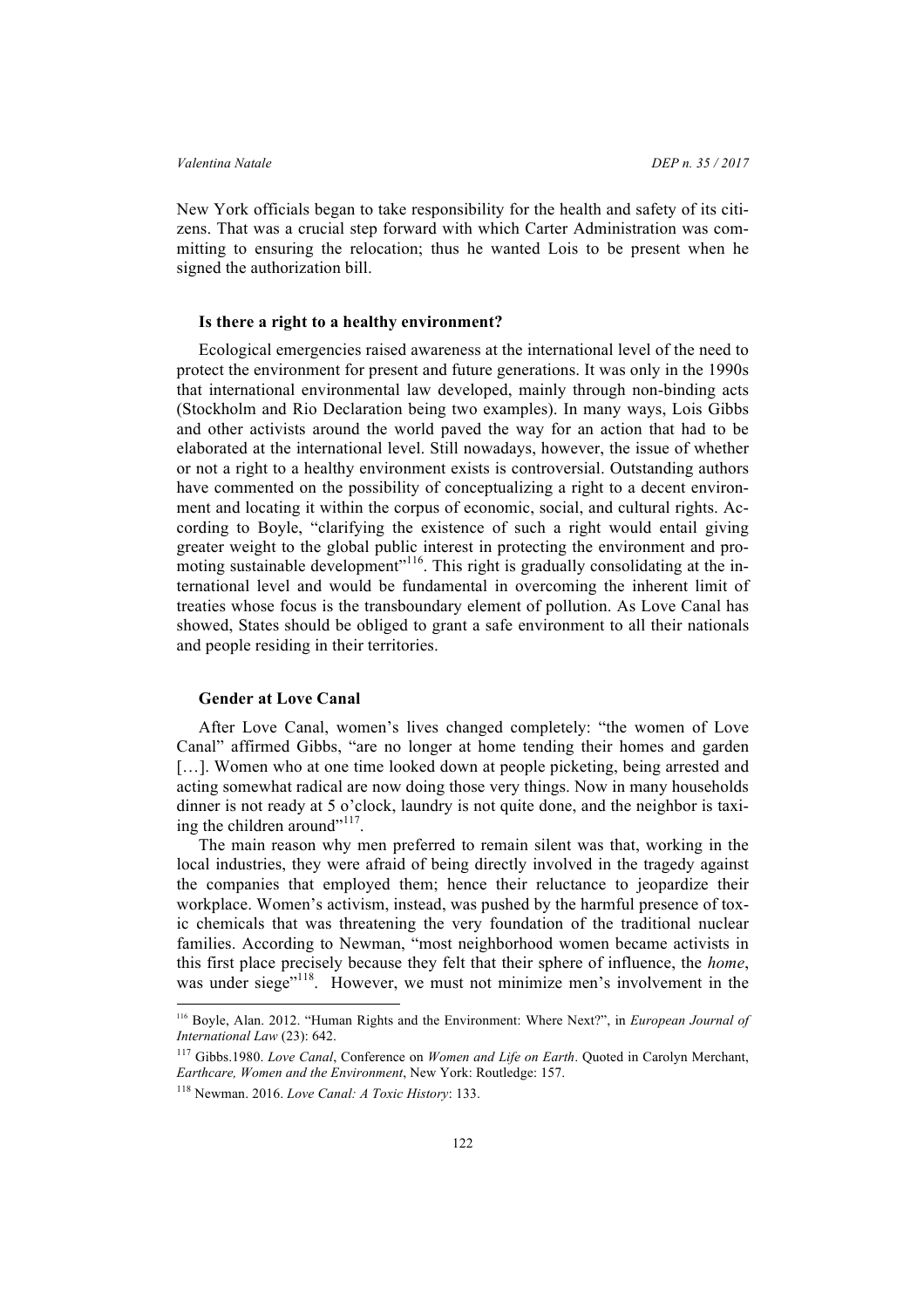situation. Strengthening the role of both, Blum maintains that "the threat at Love Canal centred on children because the women consciously chose to emphasize that concern [eschewing others]. Men played a public role as well, involving their local unions and expressing concerns over family economics"<sup>119</sup>.

Prompted by the desire to protect their children's future, women chose to play the leading role, also revealing the link between the health of women's bodies and the perishing nature. It was the surrounding nature, in fact, which firstly raised the alarm over the presence of hazardous substances. All the evergreens and shrubberies were turning yellow or dying during summers, tree leaves were falling off, the undisturbed vegetation, as well, was almost dead. The harmful effects on nature had strong repercussions on women's health too. To some extent, it was thanks to nature strange behavior that initially prompted them to take action.

Ecological impacts and consequences are experienced through human bodies, in ill health, early death, congenital damage and impeded childhood development. Women disproportionately bear the consequences of those impacts within their own bodies (dioxin residues in breast milk, failed pregnancies) and in their work as nurturers and carers. Some ecofeminists have gone further and argued that women have a greater appreciation of humanity's relationship to the natural world, its embeddedness and embodiedness, through their own embodiment as female $120$ 

The working-class men at Love Canal rejected the goals clearly set by the female-dominated Homeowners Association and chose to remain stuck to economic language. Over the course of the crisis and in reaction to the dramatic changes, many of them were frustrated because of the women's absence from the family, and tried to restore the traditional gender roles. Furthermore, they vividly pressed for a return to normalcy, only because they did not accept their wives' involvement in social matters outside the household. In addition, fulfilling their role as providers, men stressed the dominance of issues involving economics and finances<sup>121</sup>. Indeed, the rooted gender stereotypes among the couples were difficult to overcome. The capitalistic society devaluated and severely denigrated women's proper work whose primary task, before they became active, was enclosed in their homes. This exclusionist argument could be exemplified by one Love Canaler, who referring to his wife recalled that "her worth in this world was to be a good wife and a good mother"<sup>122</sup>. Although Charles Bryan, head of the LCHA Action Committee, initially backed Gibbs's reaction to the crisis, he ended up referring to her as a "little skinny girl" who "can't handle it." Highlighting the fact she should have stayed in her place because her engagement was "the kind of thing for a man to do"<sup>123</sup>.

Along with the Schroeders, Thomas Heisner, an inner-ring resident, gave substance to this sexist concept about the differing issues between the sexes, organizing the  $97<sup>th</sup>$  Street Tax-and-Mortgage-Action Group joined by 200 other residents. It was a male-dominated resident group, whose rhetoric exemplified extreme fi-

 <sup>119</sup> Blum. 2008. *Love Canal* Revisited: 31.

<sup>120</sup> Mellor, Mary. 1997. *Feminism & Ecology*. Cambridge: Polity Press: 2.

<sup>121</sup> Blum. 2008. *Love Canal* Revisited: 33.

<sup>&</sup>lt;sup>122</sup> *Ibidem*: 51, Norman Cerrillo, transcript of telephone interview by author, 7 June 200.

<sup>123</sup> *Ibidem*: 59, transcript of telephone interview by author, 7 June 2001.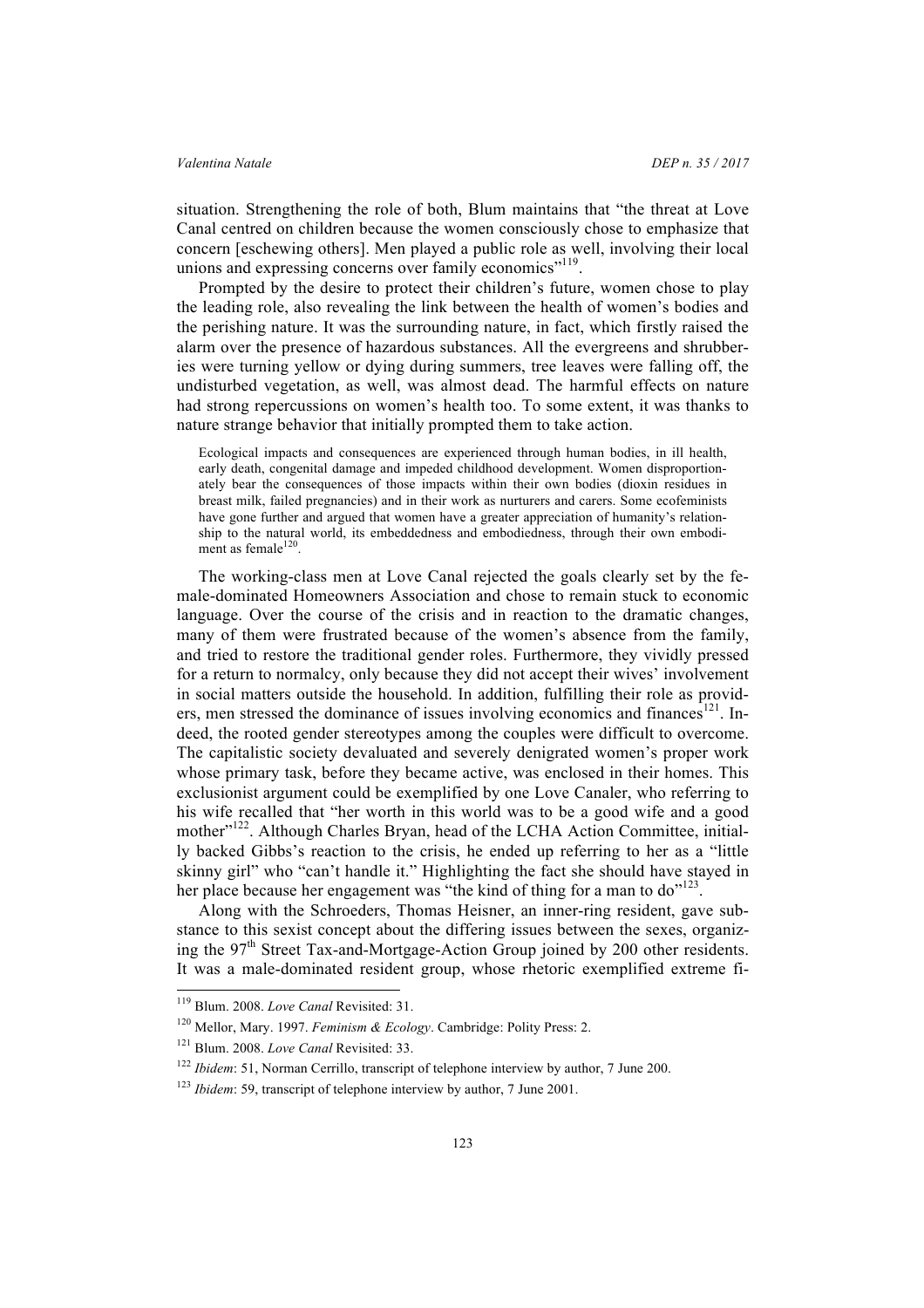### *Valentina Natale DEP n. 35 / 2017*

nancial concerns above health ones. Without mentioning the male-dominated Love Canal Inter-Agency Task Force. This group was the one which continued to move in the opposite direction to the health- and child-centred maternal language of the Homeowners Association.

In the summer of 1978, after the local mass-media first involvement and throughout the first phase of Love Canal, this authoritarian male rationale dominated to the point that they vowed a tax strike on the evening of August 2. Blum reports that Heisner totally disagreed with Health Commissioner's recommendation, that children under the age of two could leave the area. "I don't see the day when they'll move my kids out and not me"<sup>124</sup>, he confessed to a reporter. In Blum's opinion, "Heisner's reaction indicated a stubborn determination to keep his family together and under his control, regardless of the health consequences, a direct contrast to many women's primary concern about their children health $125$ . After the birth of the LCHA, in 1978, Mr. Heisner was elected vice-president thanks to the stress placed on the need for community support and unity to guarantee a sense of entitlement to help for the total evacuation of the area. Nevertheless, it was all a matter of priority for him and he soon moved health motivations into the background. Selfishly, he merely focused on his own situation, concentrating on those who lived closest to the canal excluding the others, up to the point that at the end of 1978, when the State purchased his property, he did not just leave the house but he physically removed it, then he completely disappeared from Love Canal<sup>126</sup>.

Some women in the neighbourhood placed economic justifications, such as tax values, mortgages payments and insurance payments, on the same level as men did. On the contrary, some men pursued the same women's health concerns in front of babies' deformation, demonstrating they were not solely interested in economic motivations. In particular, small independent businesswomen and single working mothers put forward "male" economic considerations to justify their activism. For instance, the Greek immigrant, Maria Gogos, owner of a well-known restaurant at the south end of the canal, was especially worried about her family's economic future as her business was losing money. Because of the proximity to Love Canal, banks refused to grant loans for the purchase of the establishment. Throughout her struggle and until September 1980, she constantly fought to press the New York State Department of Transportation for the inclusion of commercial properties in the relocation program.

Despite general fear of reprisal, the male component was offered some alternatives to its activism. To gain results, they demonstrated their advocacy primarily by means of local trade unionism, which sparked in the Niagara Falls area especially during those years. Labor Union involvement was largely extended to male participation but it also encompassed health and economics linked to the workplace realm. Moreover, most of them played a major role at Love Canal. Many of the male residents in the neighbourhood were members of such unions and, by telling

 <sup>124</sup> Brydges, Jerauld. 1978. "Canal Residents Vow a Tax Strike", *Niagara Falls Gazette*. August 3. Quoted in *Ibidem*: 34.

<sup>125</sup> Blum. 2008. *Love Canal Revisited*: 34-35.

<sup>126</sup> *Ibidem*: p. 36.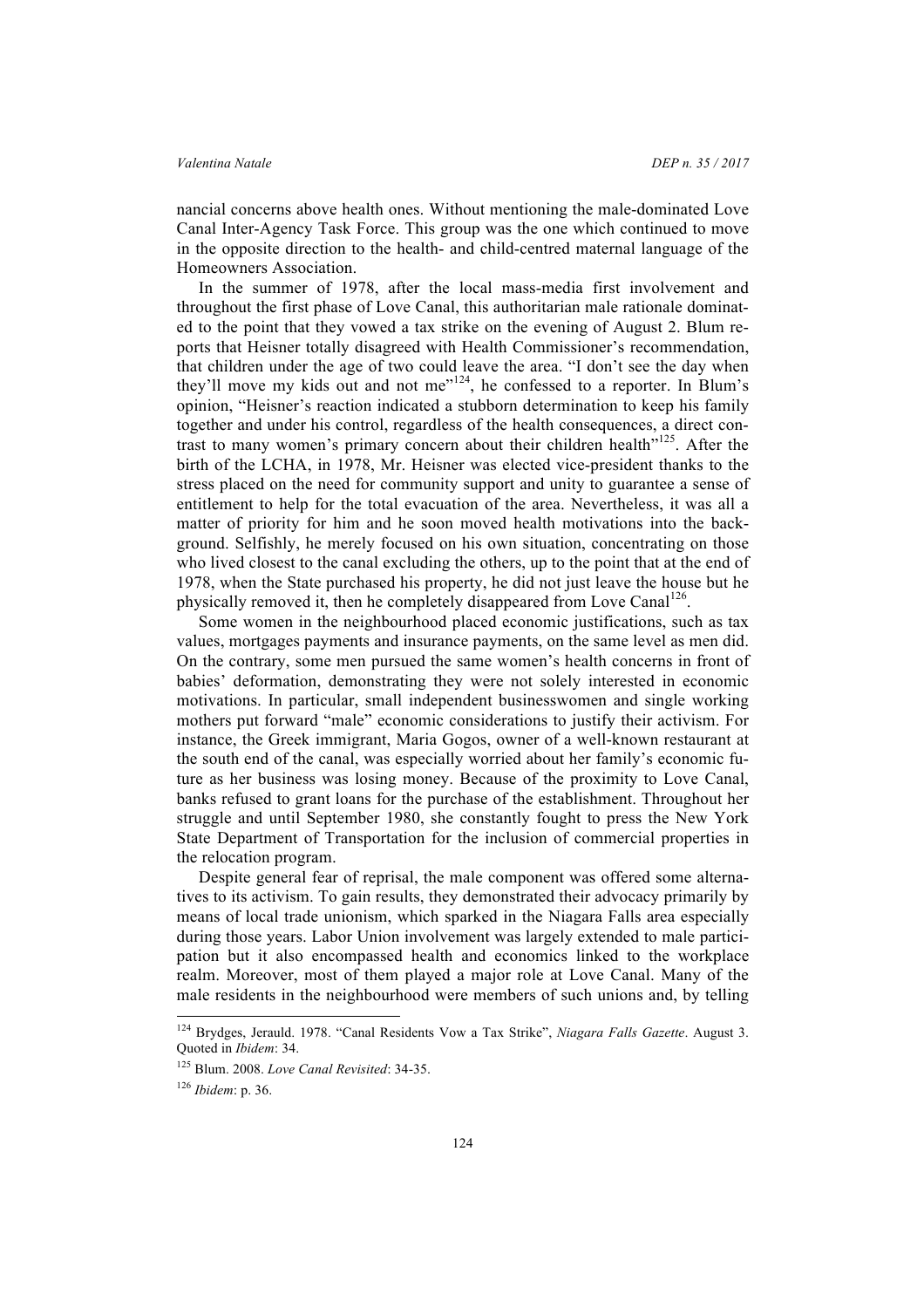their stories, they inspired interest amongst their leaders. Having a strong presence in environmental issues going from chemical exposure to various toxic compounds, they showed high solidarity by doing health studies within the workers, as well as pledging to assist them financially also participating in LCHA planned marches.

We must not forget that among the LCHA members there were many men as well. Unfortunately, their engagement was seen as a lack of masculinity; it had several repercussions for they have been fiercely denigrated up to the point they were called "Mr. Lois Gibbs"<sup>127</sup>. The myth of the wife staying at home, caring for children and the man providing for his family making money, soon shattered. Now those "good little housewives" were gaining a new social position standing up for their basic human rights honoring citizenship, the right to justice and welfare for future generations.

Using Gibbs's words, "our community was made up of families in which the man went to work and the woman stayed home and cared for the home and the children. You rarely saw husbands doing the laundry or cooking"<sup>128</sup>. Because of the canal crisis, family roles were reversed: women spent much of their time doing the work at the Homeowners Association, while men stayed at home with children helping their wives with domestic tasks. According to some women, their activism in the movement pushed some of them to discover a new sort of independence also promoting a positive image of women living in sync with nature. Within the parameters of environmental organizations that drawn into the community drama, such as the Sierra Club or the Ecumenical Task Force, Love Canal women were given significant opportunities to improve their own lives establishing their own groups to resolve the environmental hazard.

Working closely with the Sierra Club, for instance, these women had the chance to read books, articles and essays about the topic of environmentalism. This is the case of Rachel Carson, the acclaimed author of *Silent Spring*. Her masterpiece has sowed the seeds of the modern ecology movement. Especially the opening chapter *A Fable for Tomorrow*, had profound effects on many members of the LCHA for which it was perceived as an environmental prophet, a bad omen, for Love Canal's reality. In this chapter, she envisions an apparent non-existent town whose community and nature was mysteriously perishing because of chemical despoliation. Through the massive use of chemicals (especially pesticides) man did not take care of the Earth participating to Ecocide sealing its own fate. "No witchcraft, no enemy action had silenced the rebirth of new life in this stricken world. The people had done it themselves" she wrote<sup>129</sup>. With the unconscious overuse of toxic compounds, people were participated to a rapid transformation of their landscape.

Before the knowledge of the hazardous chemical contamination the bucolic community was compared to Eden, after the discovery of contamination the Eden, the scenic wonder of Niagara Falls turned into a chemical poisoned "garden." Many LCHA members felt a strong connection between Love Canal tragedy and Rachel Carson's *Silent Spring* explicitly, referring to her masterpiece as a "touch-

 <sup>127</sup> Blum. 2008. *Love Canal Revisited*: 57-62.

<sup>128</sup> Gibbs. (1982) 2011. *Love Canal*: 198.

<sup>&</sup>lt;sup>129</sup> Carson, Rachel. 2002. *Silent Spring*. Boston-New York: Mariner Books: 3.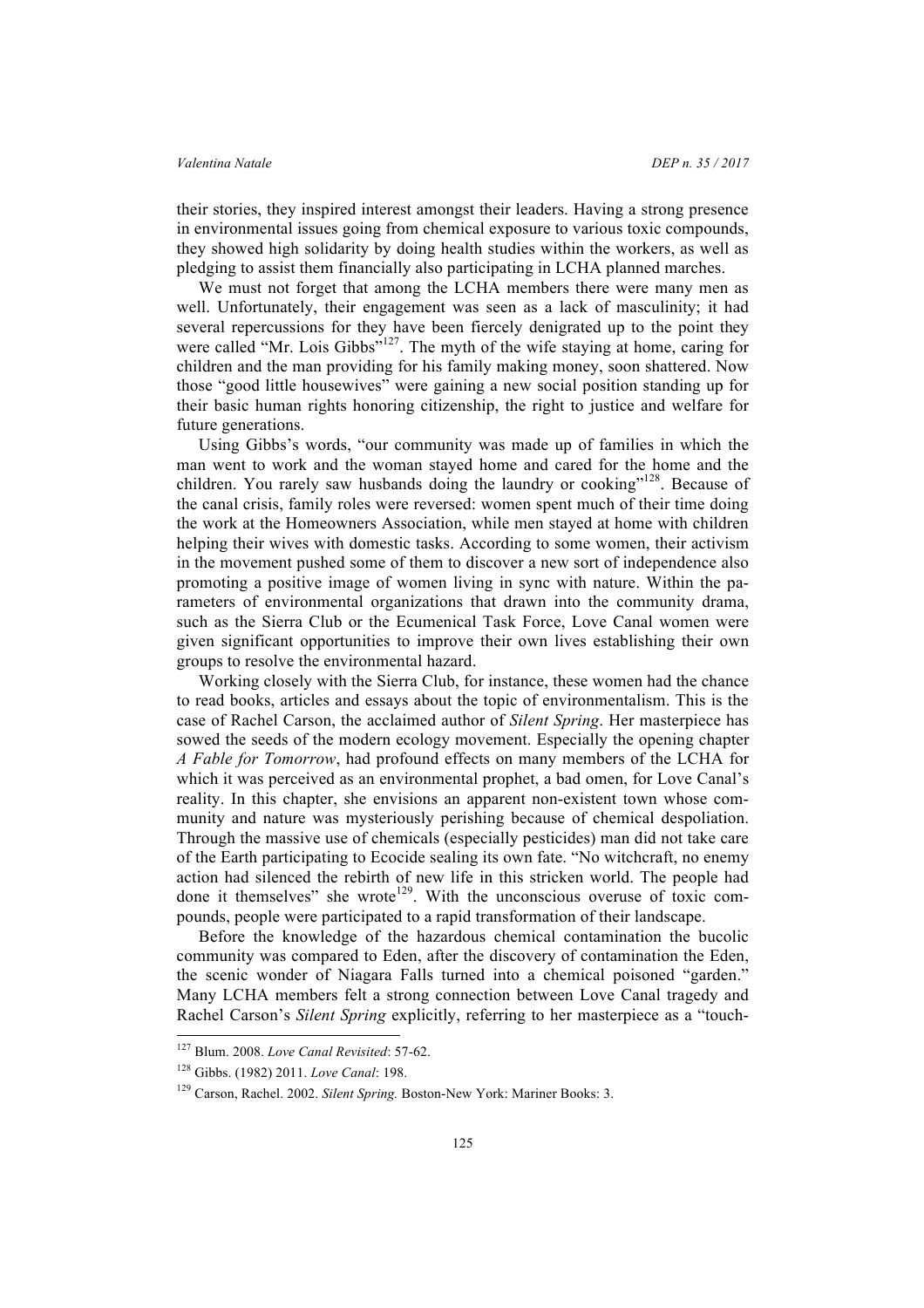stone of their own activism"<sup>130</sup>. All the misfortunes imagined and described by Carson's Eden have been experienced at Love Canal: men and technology reshaped nature for their interests now nature is a passive and silent character, humans are no longer able to listed to her languages thus they exploit it.

Although the movement established the achievement of public voice and equal political values as its cornerstones, the women of the organization did not consider themselves feminists and did not define their cause as feminist. According to Merchant, women at Love Canal consistently believed feminism was a radical label that could undermine their long-term goal<sup>131</sup>. Moreover, they felt that the feminist movements of the 1970s did not represent their activism. This vocal rejection of feminism is the main reason why they "borrowed certain elements of feminism while deliberately abandoning the parts they found objectionable"<sup>132</sup>. To them, feminism "either had negative connotations of being "antifamily" or was irrelevant to their lives because they were wives and mothers"<sup>133</sup>. As "Suzy Homemakers" they were not involved in the women's movement since it did not regard their primary tasks. In contrast, we must notice that, when she assembled the Love Canal Homeowners Association Mrs. Gibbs was "very turned off" by the attitudes of some young feminists who consider her "pond scum" because she was "just a housewife."<sup>134</sup> In her opinion feminists "failed to recognize that being a homemaker was "a profession in and of itself," requiring hard work and expertise." The very attitude imposed by the capitalistic society that "anytime a woman has a relationship with a man, she's somehow subordinated to him […]" was proudly denied by the women. Lois never thought herself as a feminist; her sense of entitlement, instead, emerged reinforcing the value of women's roles as family mothers<sup>135</sup>.

Needless to say, the Association served to reshape women's self-consciousness, also presenting them as spiritual guides for their community.

As a result of their strong commitment, most women wanted to remain activists. This is the reason why some marriages at Love Canal ended in divorce after relocation (including Gibbs' marriage). The working-class culture wanted women to stay at home, taking care of their children, while men played the role of the keepers and protectors. When this strong pattern changed, men at Love Canal found difficult to adjust to women's public role. After Lois' family was offered relocation in October 1980, Harry, her husband, wanted her to return home, which meant being a fulltime homemaker within the confines of the family. But the entire world had chanced for her up to the point she continued to feel serious responsibilities to share all over the world all what she had learned through their community struggle.

What is also striking is the focus on pregnant women and their children. What about women – and men also – that became sterile as a consequence of the exposure to chemicals? Men were more concerned about their job than about their own

 <sup>130</sup> Newman. 2016. *Love Canal: A Toxic History*: 168.

<sup>131</sup> Merchant, Carolyn. 1995. *Earthcare*: 9-10.

<sup>132</sup> Blum. 2008. *Love Canal Revisited*: 47.

<sup>133</sup> *Ibidem:* 48.

<sup>134</sup> *Ibidem*.

<sup>135</sup> *Ibidem.*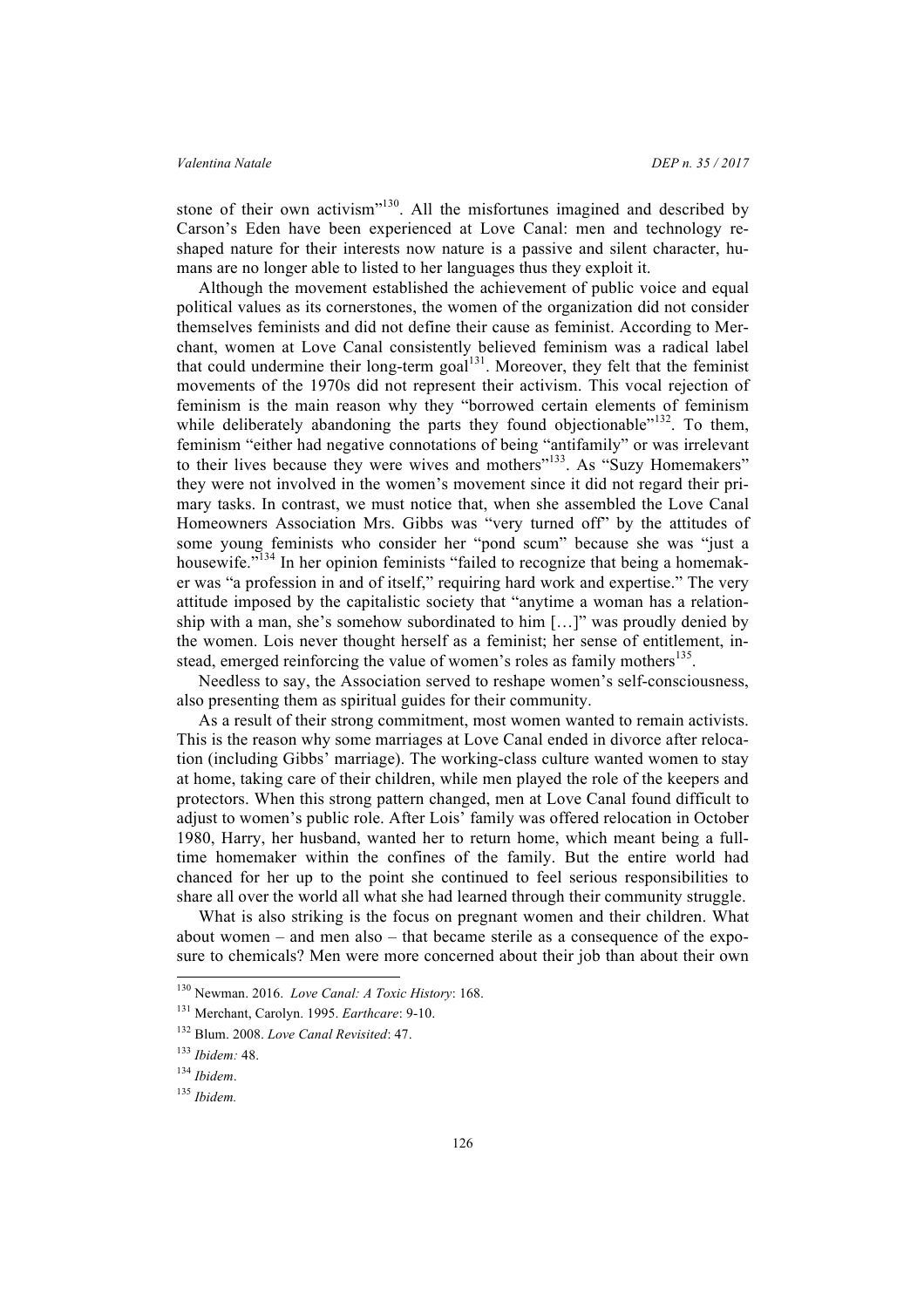reproductive rights, since, in patriarchal societies, it is the woman that bears the duty to have children. That might also explain why men were reluctant to accept the pivotal change in their wives' lives.

### **Lois Gibbs after the battle**

When Lois Gibbs first organized, ecological activism was still in its early days, which is why between the 1930s and the 1950s environmentalist initiatives were not taken into serious consideration. Finally, after the Love Canal events, she continued to support grassroots organizations all around the world. Years ahead, Gibbs's activism of the 1970s would have implications for the paths of the environmental movements, the women's movements and the civil rights movements which were built in the United States during those years, also inspiring a generation of activists.

What happened at Love Canal was not an isolated story. The post-Love Canal neighbourhood became a toxic monument; it riveted national attention inspiring other communities to investigate on the problem of cancer-causing chemicals in their areas, emulating the LCHA. The National and Environmental Press Coverage of Love Canal made Lois Gibbs an environmental pioneer and a well-known name up to the point that more than 3,000 people wrote her letters asking how they could solve toxic waste problems in their environments.

This is the main reason why in 1981, she established a new centre for grassroots reformers, launching the so-called Citizen's Clearinghouse for Hazardous Waste (CCHW), better known as the Center for Health, Environment and Justice (CHEJ), of which she is the Executive Director. The main goal of what became the best grassroots organization in the USA is to provide direct assistance to those worldwide communities that face local environmental problems and issues related to toxic substances and in particular to dioxin exposures. The following year she published a newsletter, *Everyone's Backyard*, networking with other neighbourhood women who feared they lived in poisoned sites.

Communities at risk believed they were targeted by corporations to be sacrificed in the name of their profits. In 1984, the California Waste Management Board paid the Los Angeles consulting firm, Cerrell Associates, to define communities that won't resist siting of toxic wastes and outline criteria for "communities less likely to resist": rural, low income and black communities.

However, as early as 1982 the mainly Afroamerican residents in Warren County, North Carolina, managed to halt the trucks that were meant to unload toxic wastes and began to get themselves organised.

Nowadays, the CHEJ is still helping other grassroots groups fight toxic troubles in their community as well as educating the American people about the deleterious power of dioxin, providing the same education the Love Canal women did not have before the crisis<sup>136</sup>. Her efforts spawned the passage of the Comprehensive Environmental Response, Compensation, and Liability Act (CERCLA), approved by the United States Congress by the end of the 1980s. The passage of the law made

 <sup>136</sup> Gibbs. 1995. *Dying from Dioxin*: xiii-xx.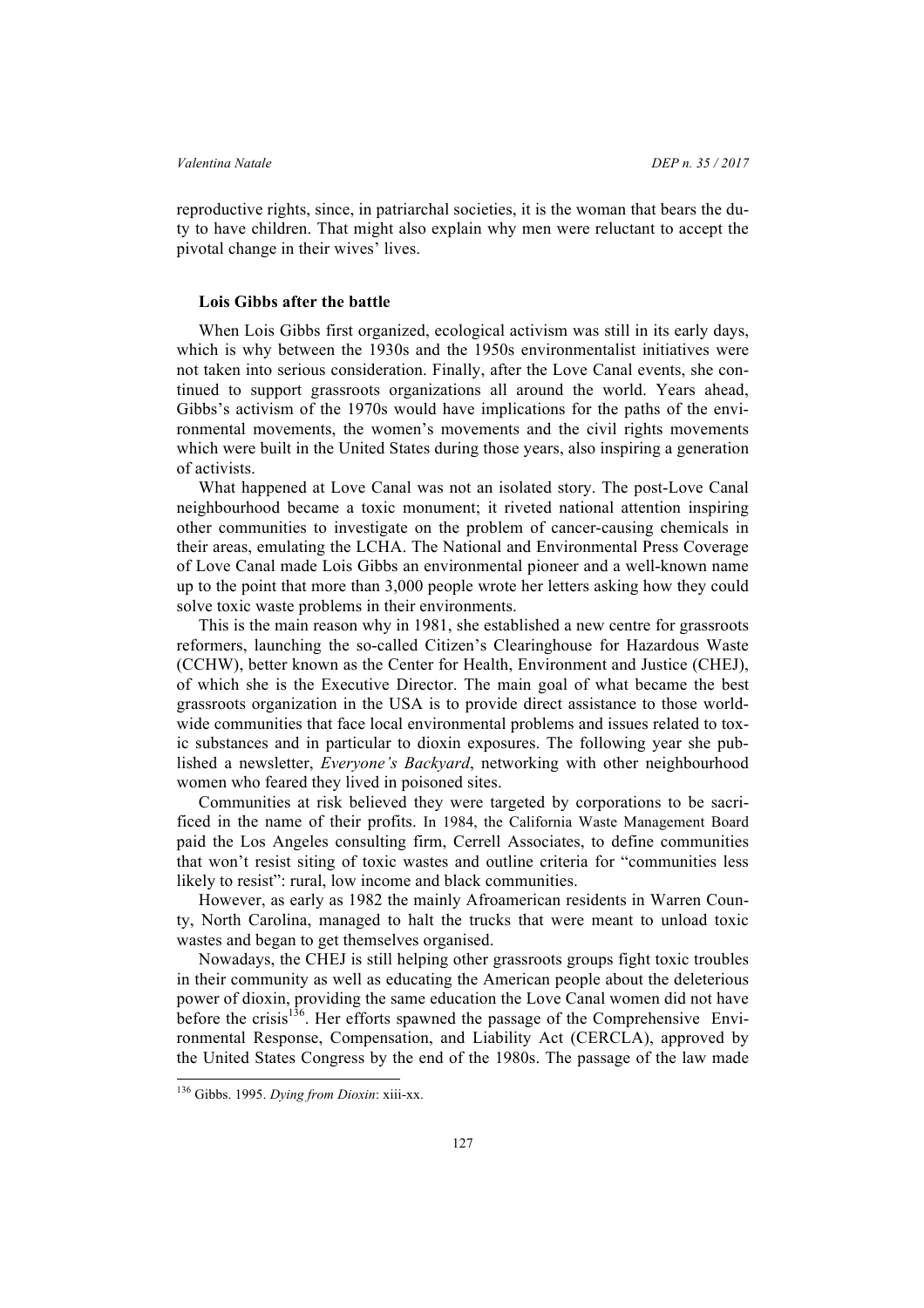political bodies understand that if Love Canal has taught them something it is that they need a mechanism to address abandoned hazardous waste areas. Commonly known as the SuperFund Act, the CERCLA listed the nation's most hazardous waste sites, establishing a program of a 1.6 billion-dollar fund used to clean up toxic and contaminated landscapes throughout the United States<sup>137</sup>. Even after the enactment of the SuperFund law, several novice activists learned that grassroots environmental causes were still necessary.

After all, Love Canal's story continued for it could be "a part of everyone's backyard," as she will later assert. When a journalist one day referred to her people as the little people who finally won against the big fellows of the local government, Lois replied: "We are not little people. We are the big people who vote them in. We have the power, they don't!" Using her words: "The LCHA was an incredibly democratic civic organization that grabbed the attention of not just the White House, but the world. And [it] changed the public's perspective on a particular thing, meaning chemical exposure"<sup>138</sup>.

The initially quiet and intimidated Lois Gibbs, who began at Love Canal neighbourhood knocking on doors and fearing they would be slammed on her face, is now recognized to be one of the key grassroots leaders whose obstinacy permitted her to educate herself about the toxic chemical phenomenon, heading an entire community of blue-collar, middle-class Americans. The so-called Love Canal People. Since the founding of the CHEJ, Gibbs received numerous calls for help and began countless nationwide awareness campaigns. She sadly found that although Love Canal story was one of the most frustrating events of the modern age, the issue of toxic chemicals contamination, involved thousands of communities in the American soil.

Women were the protagonists of grassroots environmentalism which flourished during the 1980s; but they were no longer labeled as the homemakers that turned activists. They are now recognized as the women movers of the second wave of feminism139. As Gibbs wrote in 1998:

For example, it was the mothers of Woburn, Massachusetts who first discovered in 1979 a cluster of leukemia cases among neighborhood children. Health authorities from the state and federal agencies did their own investigations and concluded that there was no connection between the drinking water and the clustering of disease. The Woburn parents persevered, however, making maps which showed the clustering of leukemia cases along pipelines to a contaminated drinking water well. They took these maps to health officials, politicians, and anyone they thought would help them. Years later, the Center for Disease Control confirmed the cluster and closed the well. While it was too late for many of the children who died, they did not die in vain. They helped open the eyes of the public and helped the movement grow. In San Jose, California, mothers sharing conversation at a local playground discovered that many children in their neighborhood were born with identical heart birth defects. They, too, believed it was connected to the water supply. Like the residents of Woburn, they had to push and fight with the health department for years to finally shut down the contaminated well and confirm their finding of a cluster of heart birth defects in the community. In Brownsville, Texas, it was again parents who discovered the cluster of children in their community who

 <sup>137</sup> https://www.epa.gov/superfund

<sup>138</sup> Blum. 2008. *Love Canal Revisited*: 114.

<sup>139</sup> Newman. 2016. *Love Canal: A Toxic History*: 214.